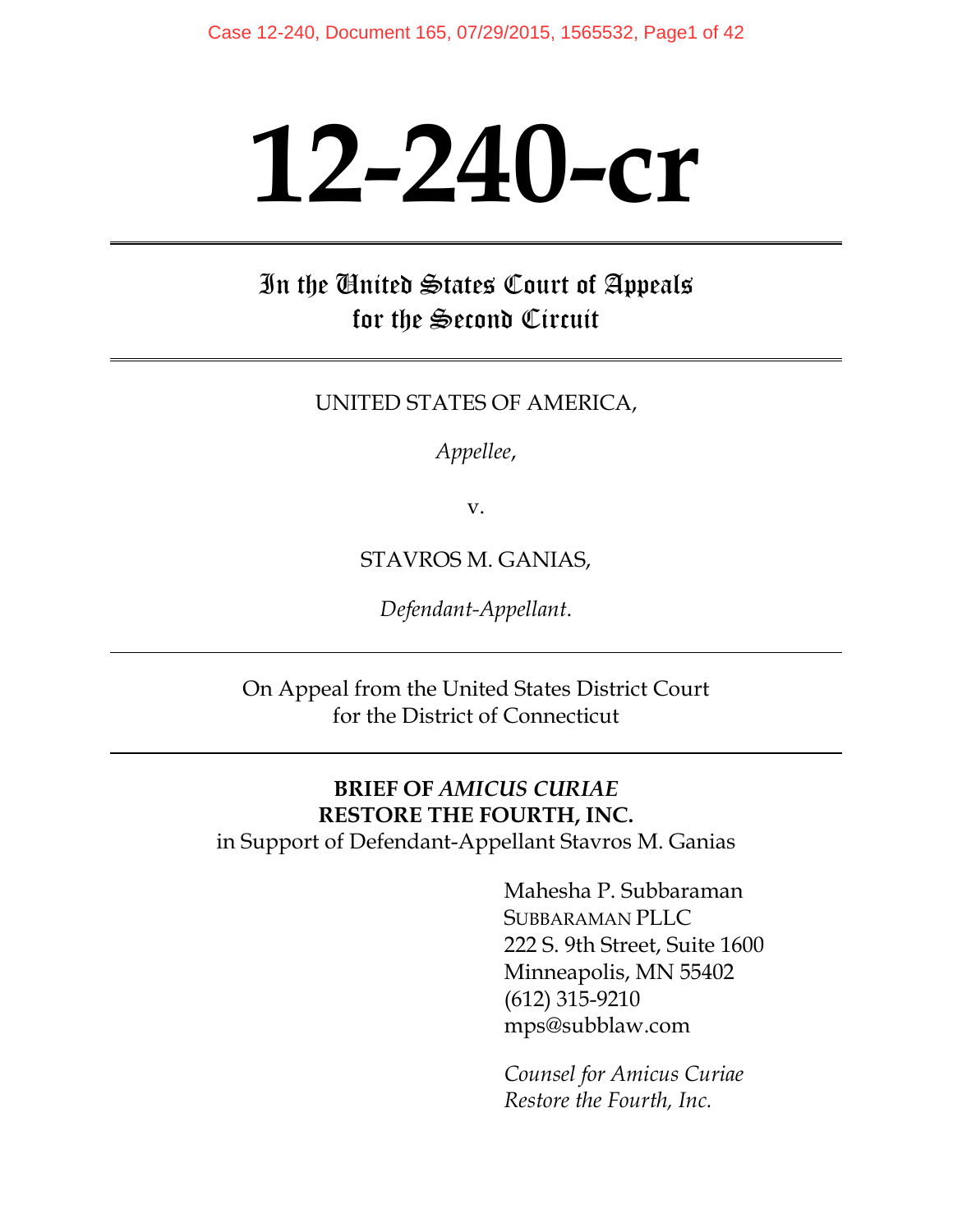## **Corporate Disclosure Statement**

In accordance with the requirements of Rule 26.1 of the Federal Rules of Appellate Procedure, the undersigned counsel certifies that Restore the Fourth, Inc. is a nonprofit corporation incorporated under Massachusetts law and is further registered under Section 501(c)(4) of the Internal Revenue Code. Restore the Fourth, Inc. has no parent corporation or shareholders who are subject to disclosure.

Dated: July 29, 2015 s/ *Mahesha P. Subbaraman* 

Mahesha P. Subbaraman SUBBARAMAN PLLC 222 S. 9th Street, Suite 1600 Minneapolis, MN 55402 (612) 315-9210 mps@subblaw.com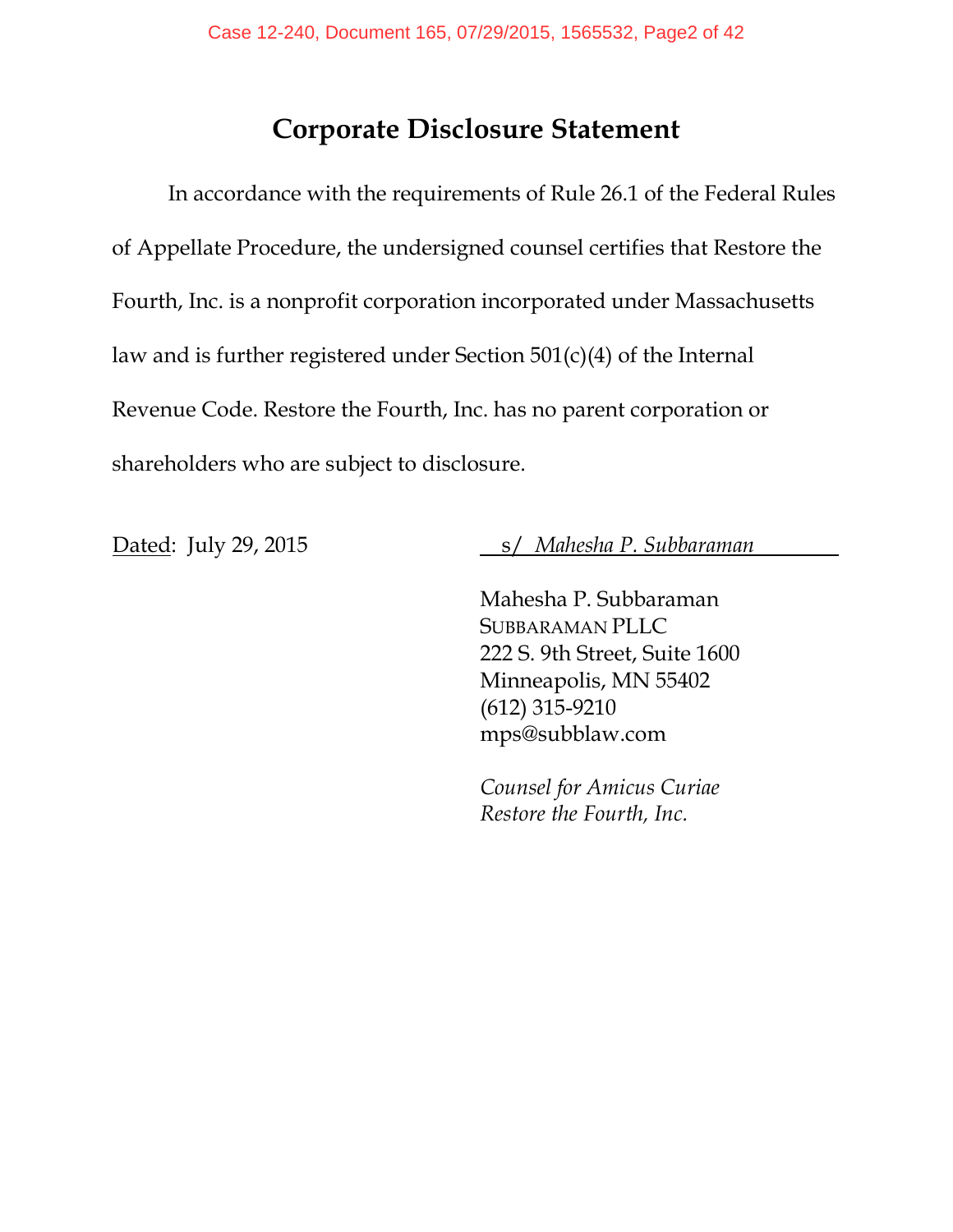# **Table of Contents**

## **Page**

| 1. |           | When the government detains digital papers that are not<br>responsive to a lawful warrant, it commits a serious                                                            |  |  |  |
|----|-----------|----------------------------------------------------------------------------------------------------------------------------------------------------------------------------|--|--|--|
|    | A.        | There exists a strong privacy interest in maintaining                                                                                                                      |  |  |  |
|    | <b>B.</b> | The Fourth Amendment's particularity requirement<br>accordingly forbids the government from detaining<br>digital papers outside of a warrant's lawful scope8               |  |  |  |
|    | C.        | When the government detains digital papers outside<br>a warrant's scope, it converts a lawful seizure into a<br>general seizure that risks a host of privacy violations 12 |  |  |  |
| 2. |           | The government does not act reasonably or in good faith<br>when it detains non-responsive digital papers as a matter                                                       |  |  |  |
|    | A.        | Routine disregard of settled Fourth Amendment<br>law is objectively unreasonable and thus does not                                                                         |  |  |  |
|    | <b>B.</b> | Fourth Amendment law governing "papers" binds<br>all seizures of papers, physical or digital 19                                                                            |  |  |  |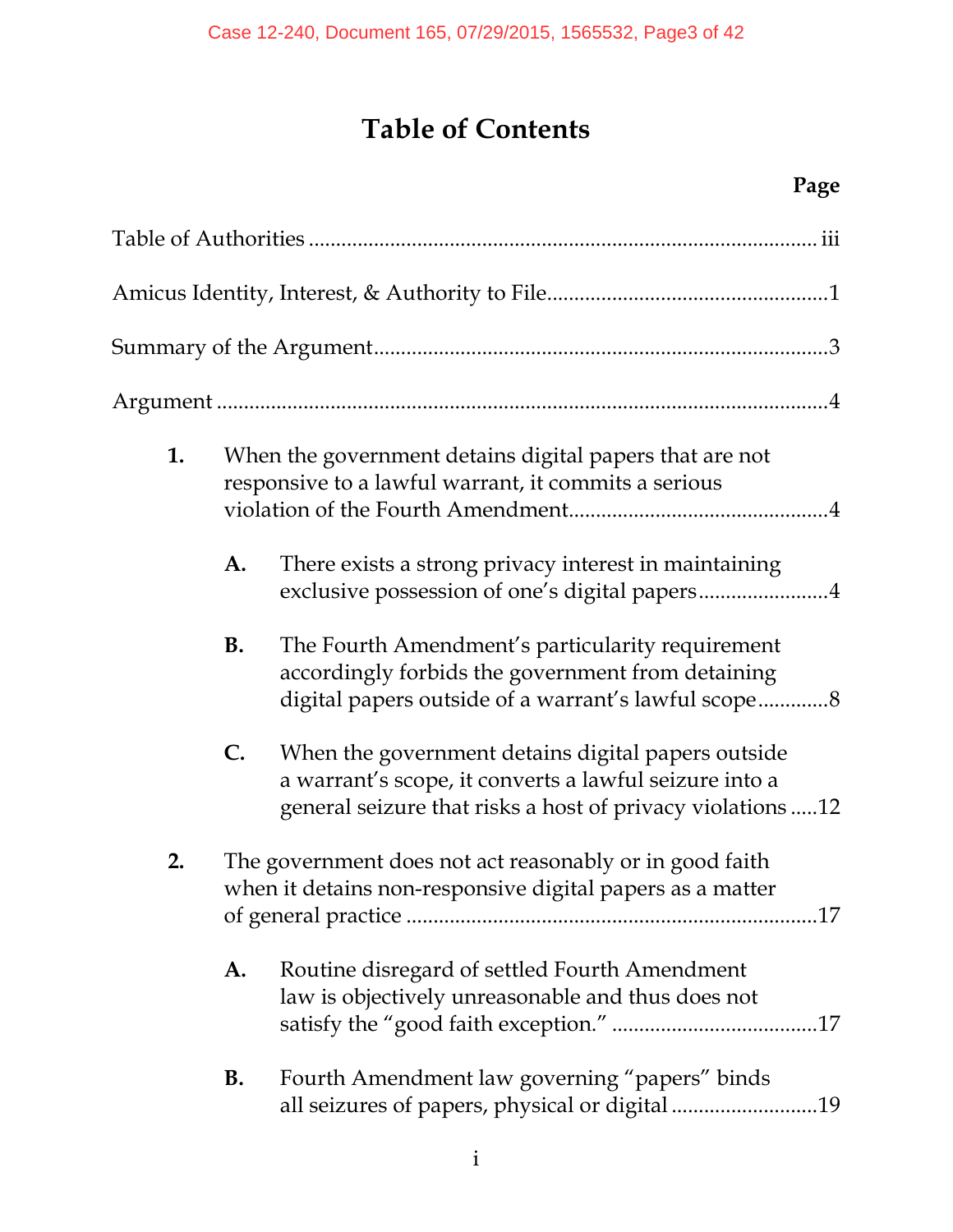| 3. | The panel majority correctly held that the government's<br>detention of Ganias's non-responsive digital papers was<br>an inexcusable violation of the Fourth Amendment 23 |                                                                                                                                                       |  |
|----|---------------------------------------------------------------------------------------------------------------------------------------------------------------------------|-------------------------------------------------------------------------------------------------------------------------------------------------------|--|
|    | A.                                                                                                                                                                        | The government violated the Fourth Amendment<br>by detaining Ganias's non-responsive digital papers<br>after classifying them to be non-responsive 23 |  |
|    | <b>B.</b>                                                                                                                                                                 | The government detained Ganias's non-responsive<br>digital papers as a matter of general practice, making                                             |  |
|    | $\mathbf{C}$ .                                                                                                                                                            | The government could not cleanse its detention of<br>Ganias's non-responsive digital papers by getting a<br>.27                                       |  |
|    |                                                                                                                                                                           |                                                                                                                                                       |  |
|    |                                                                                                                                                                           | .32                                                                                                                                                   |  |
|    |                                                                                                                                                                           |                                                                                                                                                       |  |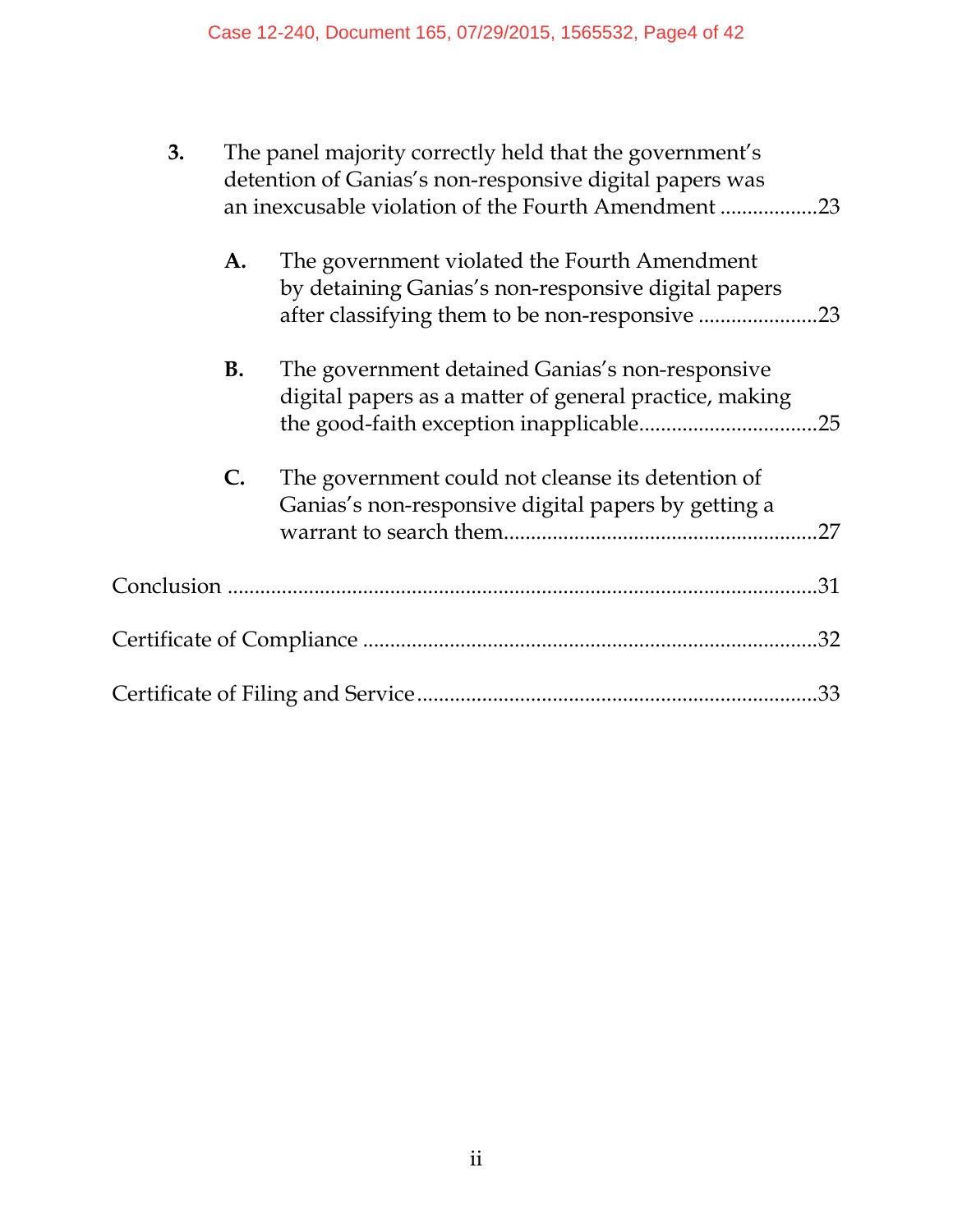# **Table of Authorities**

**Page** 

| Cases                                             |
|---------------------------------------------------|
| Arizona v. Evans,                                 |
| Boyd v. United States,                            |
| Carpenter v. Koskinen,                            |
| CompuServe Inc. v. Cyber Promotions, Inc.,        |
| Davis v. United States,                           |
| Entick v. Carrington,                             |
| Ex parte Jackson,                                 |
| Harper & Row, Publishers, Inc. v. Nation Enters., |
| Herring v. United States,                         |
| Katz v. United States,                            |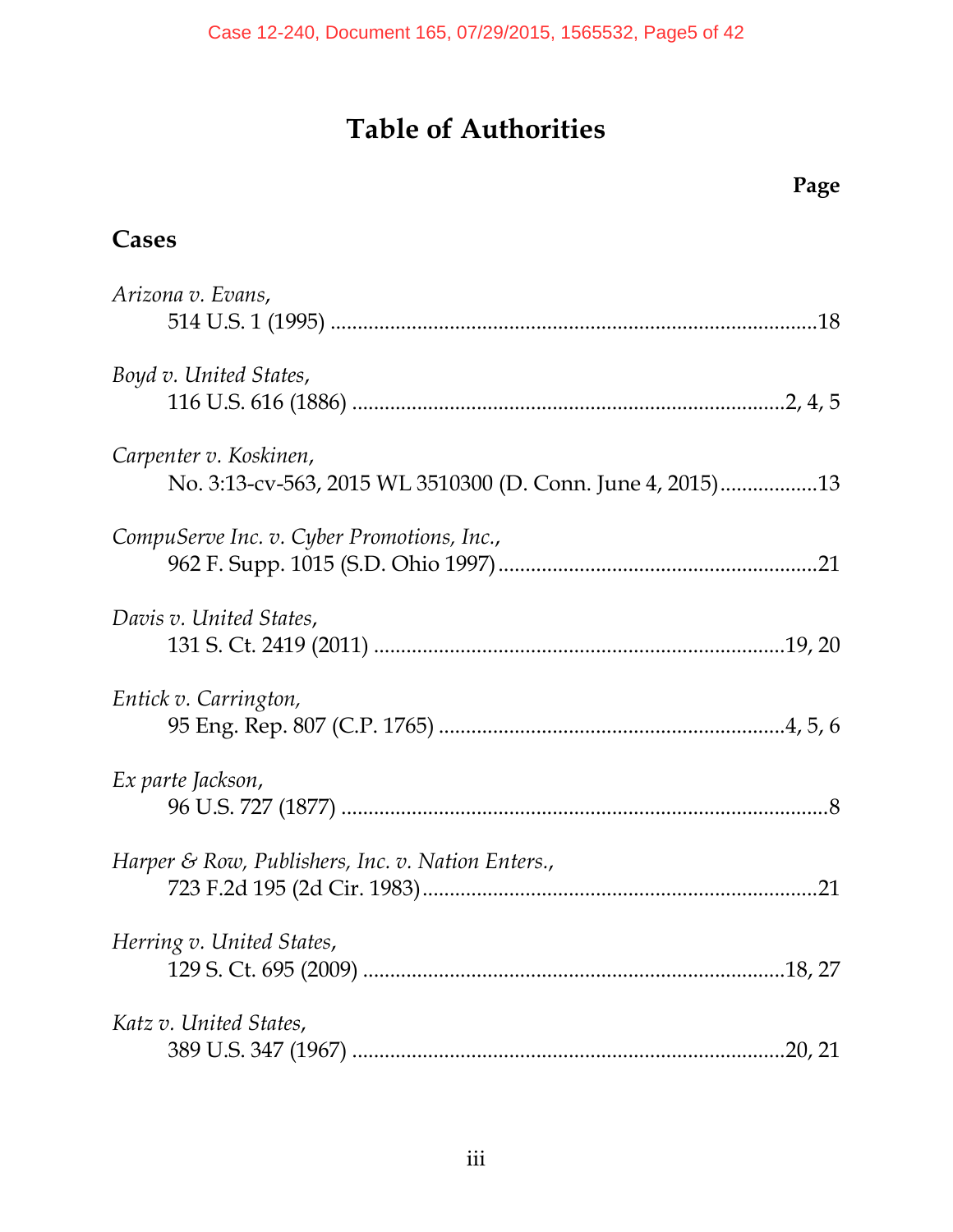# **Cases (cont'd)**

| Marron v. United States,                                   |  |
|------------------------------------------------------------|--|
|                                                            |  |
| Nixon v. Admin. of Gen. Servs.,                            |  |
|                                                            |  |
| Olmstead v. United States,                                 |  |
|                                                            |  |
| Riley v. California,                                       |  |
|                                                            |  |
| Rodriguez v. United States,                                |  |
|                                                            |  |
| Silverthorne Lumber Co. v. United States,                  |  |
|                                                            |  |
| Stanford v. Texas,                                         |  |
|                                                            |  |
| Terry v. Ohio,                                             |  |
|                                                            |  |
| United States v. Bein,                                     |  |
|                                                            |  |
| United States v. Comprehensive Drug Testing, Inc. ("CDT"), |  |
|                                                            |  |
|                                                            |  |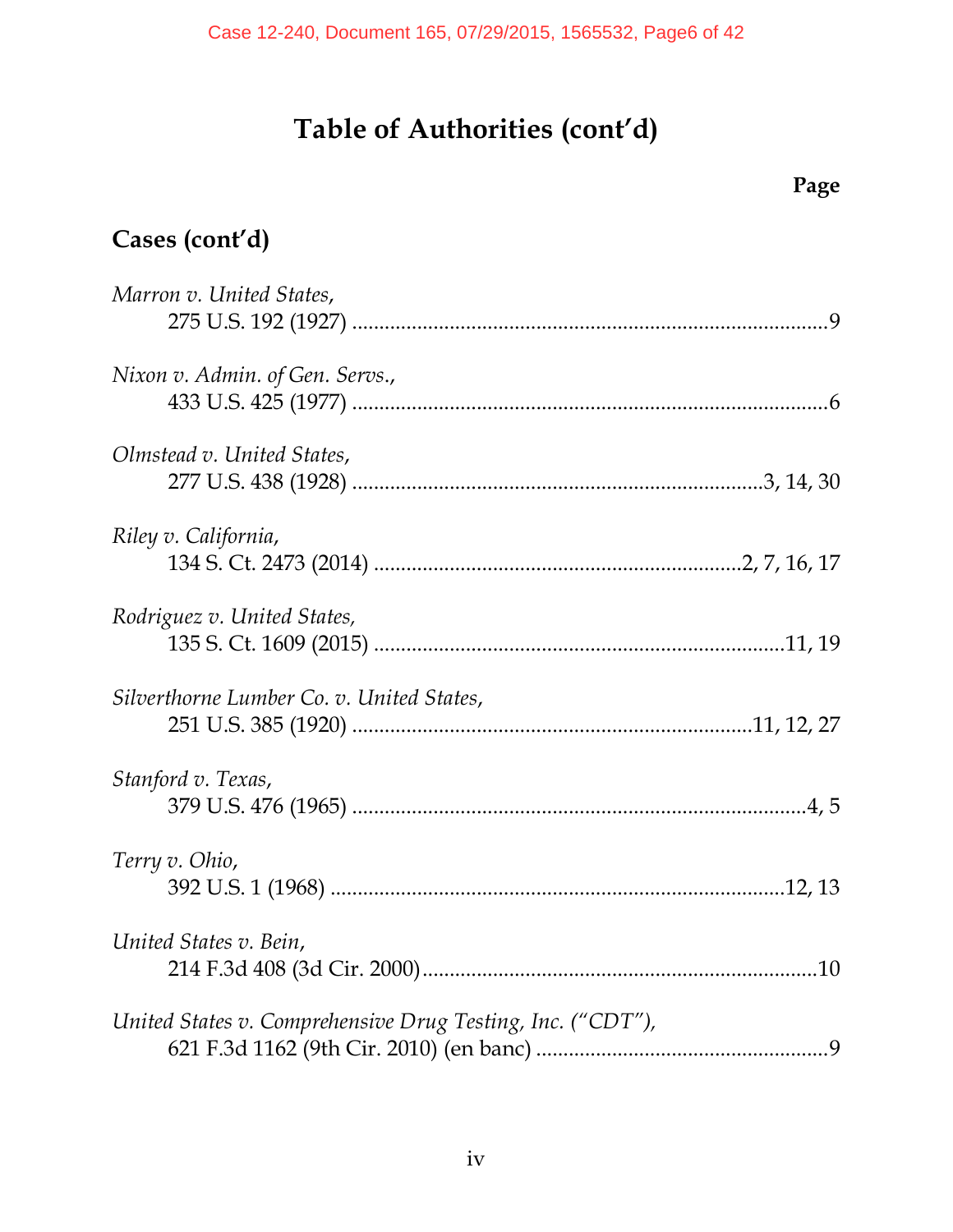## **Page**

# **Cases (cont'd)**

| United States v. Cotterman,     |
|---------------------------------|
| United States v. Edwards,       |
| United States v. Galpin,        |
| United States v. Ganias,        |
| United States v. Jones,         |
| United States v. Kirschenblatt, |
| United States v. Lefkowitz,     |
| United States v. Leon,          |
| United States v. Matias,        |
| United States v. Raymonda,      |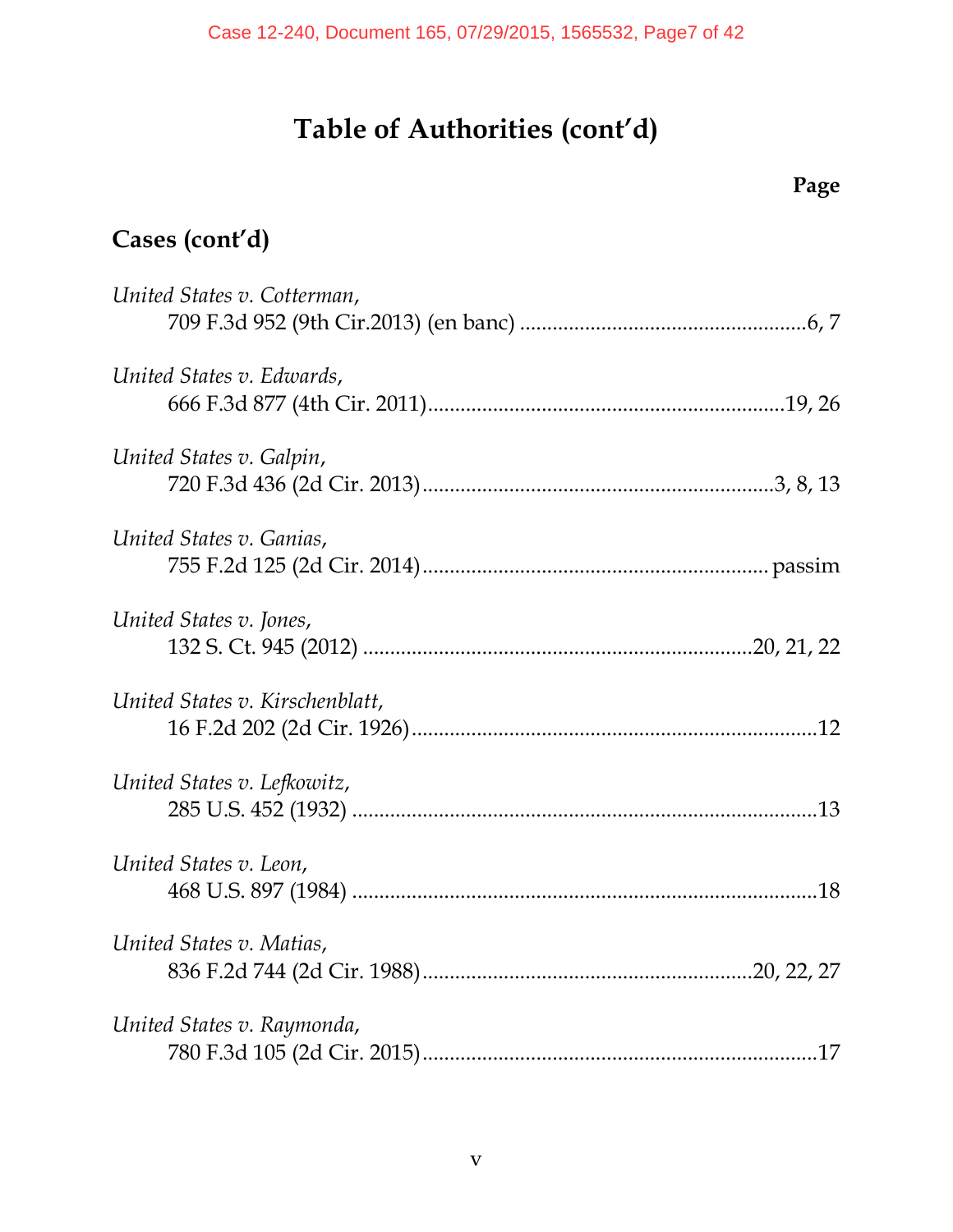**Page** 

| Cases (cont'd)                                                                                                                                                                                                                                                                                                                 |  |
|--------------------------------------------------------------------------------------------------------------------------------------------------------------------------------------------------------------------------------------------------------------------------------------------------------------------------------|--|
| United States v. Riley                                                                                                                                                                                                                                                                                                         |  |
| United States v. Tamura,                                                                                                                                                                                                                                                                                                       |  |
| United States v. Travisano,                                                                                                                                                                                                                                                                                                    |  |
| United States v. Van Leeuwen,                                                                                                                                                                                                                                                                                                  |  |
| Weeks v. United States,                                                                                                                                                                                                                                                                                                        |  |
| <i>Weems v. United States,</i>                                                                                                                                                                                                                                                                                                 |  |
| Winfield v. Trottier,                                                                                                                                                                                                                                                                                                          |  |
| $\bigcap_{i=1}^{n}$ $\bigcup_{i=1}^{n}$ $\bigcap_{i=1}^{n}$ $\bigcap_{i=1}^{n}$ $\bigcap_{i=1}^{n}$ $\bigcap_{i=1}^{n}$ $\bigcap_{i=1}^{n}$ $\bigcap_{i=1}^{n}$ $\bigcap_{i=1}^{n}$ $\bigcap_{i=1}^{n}$ $\bigcap_{i=1}^{n}$ $\bigcap_{i=1}^{n}$ $\bigcap_{i=1}^{n}$ $\bigcap_{i=1}^{n}$ $\bigcap_{i=1}^{n}$ $\bigcap_{i=1}^{n$ |  |

### **Other Authorities**

| Alex Marthews & Catherine Tucker, Government Surveillance and |  |
|---------------------------------------------------------------|--|
| Internet Search Behavior (Digital Fourth Amendment Research & |  |
| Educ., Working Paper, 2015) http://papers.ssrn.com/sol3/      |  |
|                                                               |  |
|                                                               |  |

Barton Gellman, *NSA Broke Privacy Rules Thousands of Times Per Year, Audit Finds*, WASH. POST (Aug. 15, 2013), http://wpo.st/ACrR0 ......... 1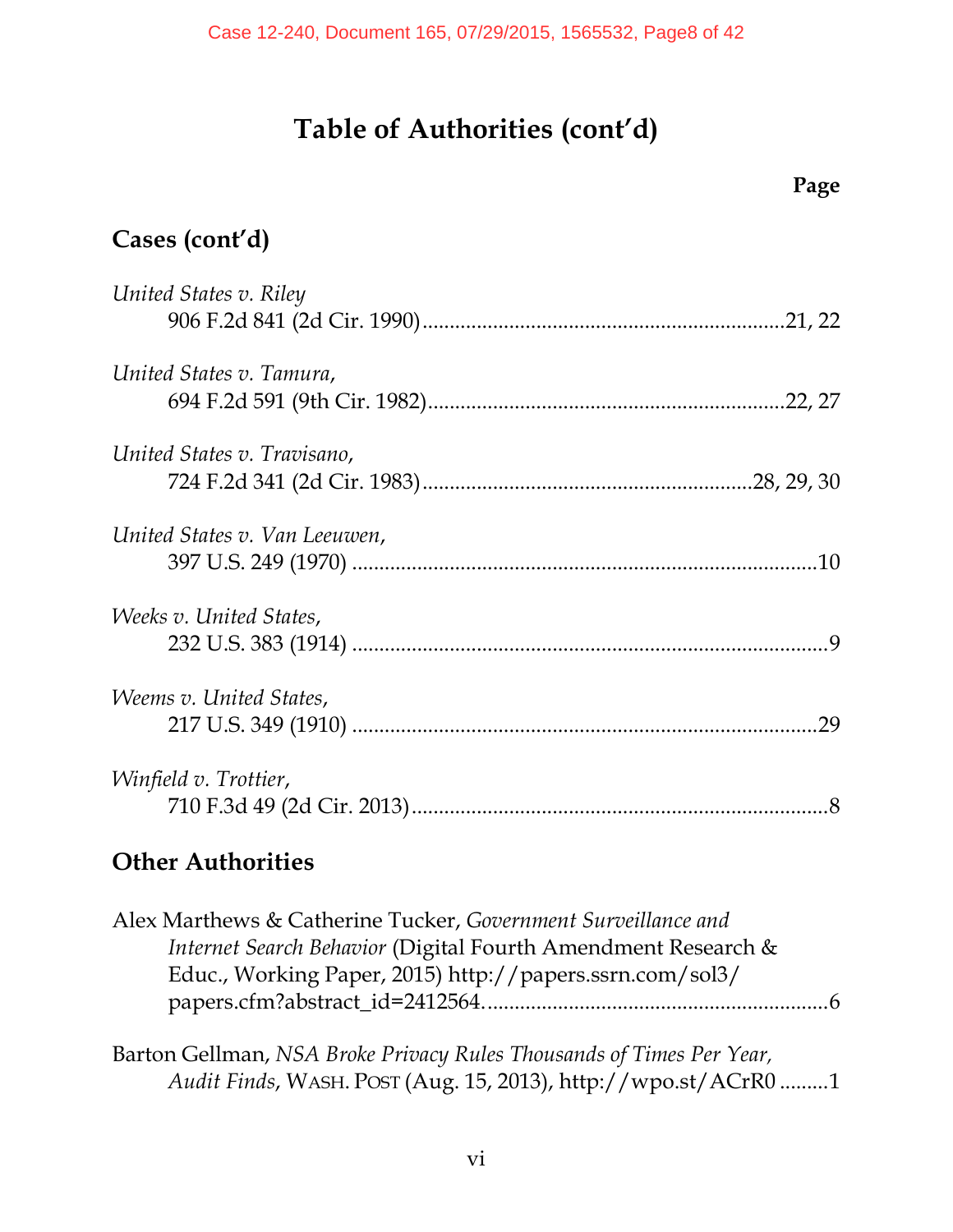## **Page**

## **Other Authorities (cont'd)**

| Bree Sison, Swansea Police Pay Ransom After Computer System Was<br>Hacked, CBS NEWS-BOSTON (Nov. 18, 2013)                                                                                                                                                            |
|-----------------------------------------------------------------------------------------------------------------------------------------------------------------------------------------------------------------------------------------------------------------------|
|                                                                                                                                                                                                                                                                       |
| Chris Frates, IRS Believes Massive Data Theft Originated in Russia,                                                                                                                                                                                                   |
| Editorial, Judge Makes Right Call in Minnesota Data Snooping Cases,<br>STAR TRIB. (Sept. 26, 2013), http://strib.mn/1cXrRWR16                                                                                                                                         |
| Eric Roper, Driver's License Snooping Gets Costly for Taxpayers,<br>STAR TRIB. (Sept. 12, 2013), http://strib.mn/18D1MKD16                                                                                                                                            |
| Gregory Pratt, Midlothian Cops Pay Ransom to Retrieve Data from<br>Hacker, CHICAGO TRIB. (Feb. 20, 2015), http://fw.to/wI0HQkV15                                                                                                                                      |
| Naomi Martin, NOPD Practices Put Evidence at 'High Risk of Theft or<br>Misplacement,' IG Finds, NEW ORLEANS TIMES-PICAYUNE                                                                                                                                            |
| PEN, CHILLING EFFECTS: NSA SURVEILLANCE DRIVES U.S. WRITERS TO<br>SELF-CENSOR (2013), http://www.pen.org/sites/default/files/                                                                                                                                         |
| Terry Suit (Chief of Police, Hampton, Va.), Facing the New World of<br>Digital Evidence & Cybersecurity, THE POLICE CHIEF, Feb. 2014, at<br>50, available at http://www.policechiefmagazine.org/<br>magazine/index.cfm?fuseaction=display_arch&article_id=3270<br>.15 |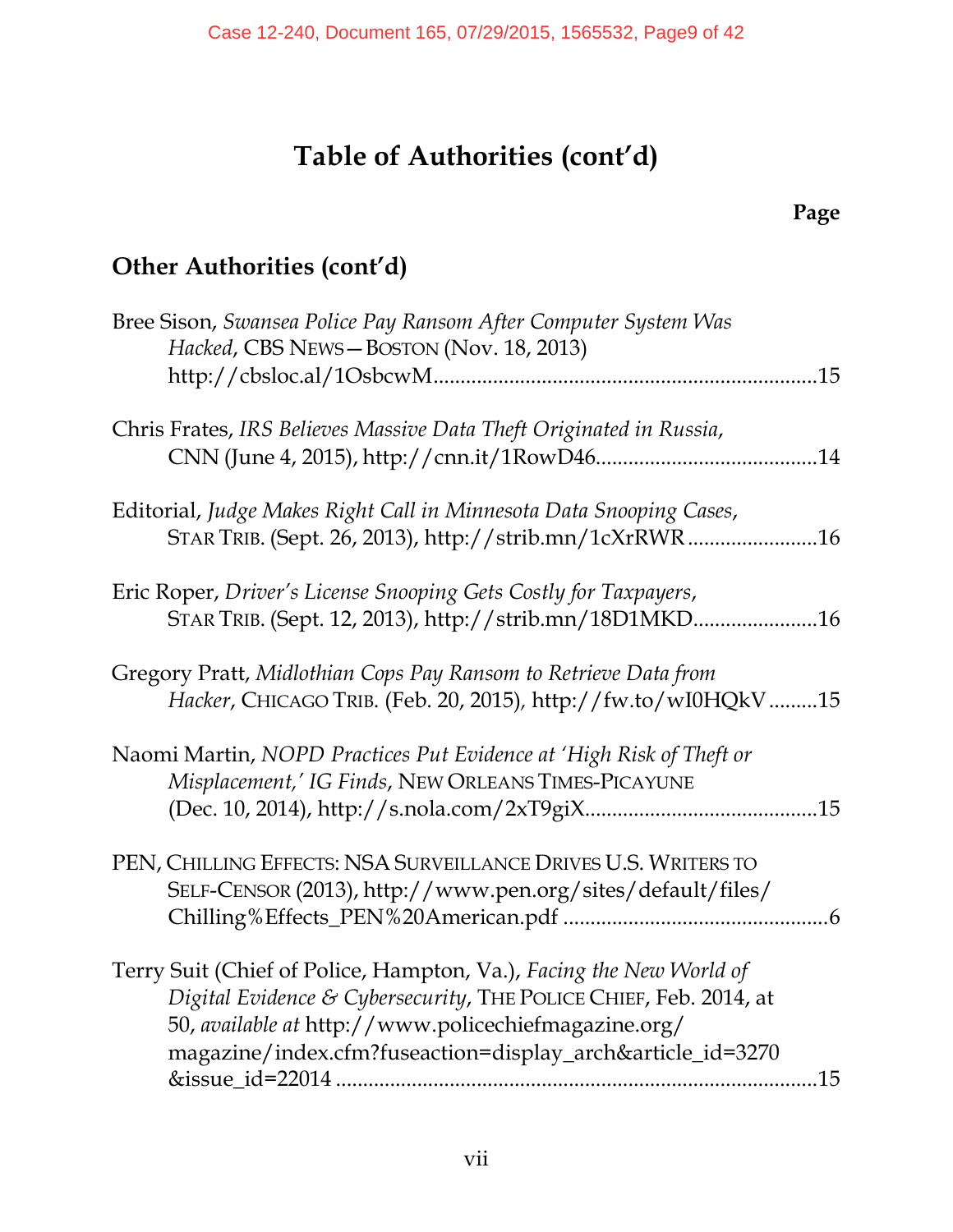## **Amicus Identity, Interest, and Authority to File**

#### **1. Identity of Restore the Fourth, Inc.<sup>1</sup>**

Restore the Fourth, Inc. ("Amicus") is a national, non-partisan civil rights organization dedicated to ending all forms of unconstitutional government surveillance. Amicus believes that all Americans are entitled to security in their persons, homes, papers, and effects. Amicus therefore works to increase public awareness of laws and police practices that undermine the Fourth Amendment. In this regard, Amicus has led peaceful rallies in support of the Fourth Amendment in dozens of major U.S. cities. Amicus also assists a diverse network of 26 local chapters in their efforts to bolster grassroots political support for the Fourth Amendment.

#### **2. Interest of Restore the Fourth**

-

Amicus cares about this case because it stands to affect the privacy of Americans in their digital papers for generations to come. The "sum of an individual's private life can be reconstructed" through one's digital papers,

<sup>1</sup> In compliance with Federal Rule of Appellate Procedure 29(c)(5) and Second Circuit Local Rule 29.1(b), Amicus certifies that no party nor counsel for any party in this case: (1) wrote this brief in part or in whole; or (2) contributed money meant to fund the preparation or submission of this brief. Only Amicus, including its members and counsel, has contributed money to fund the preparation and submission of this brief.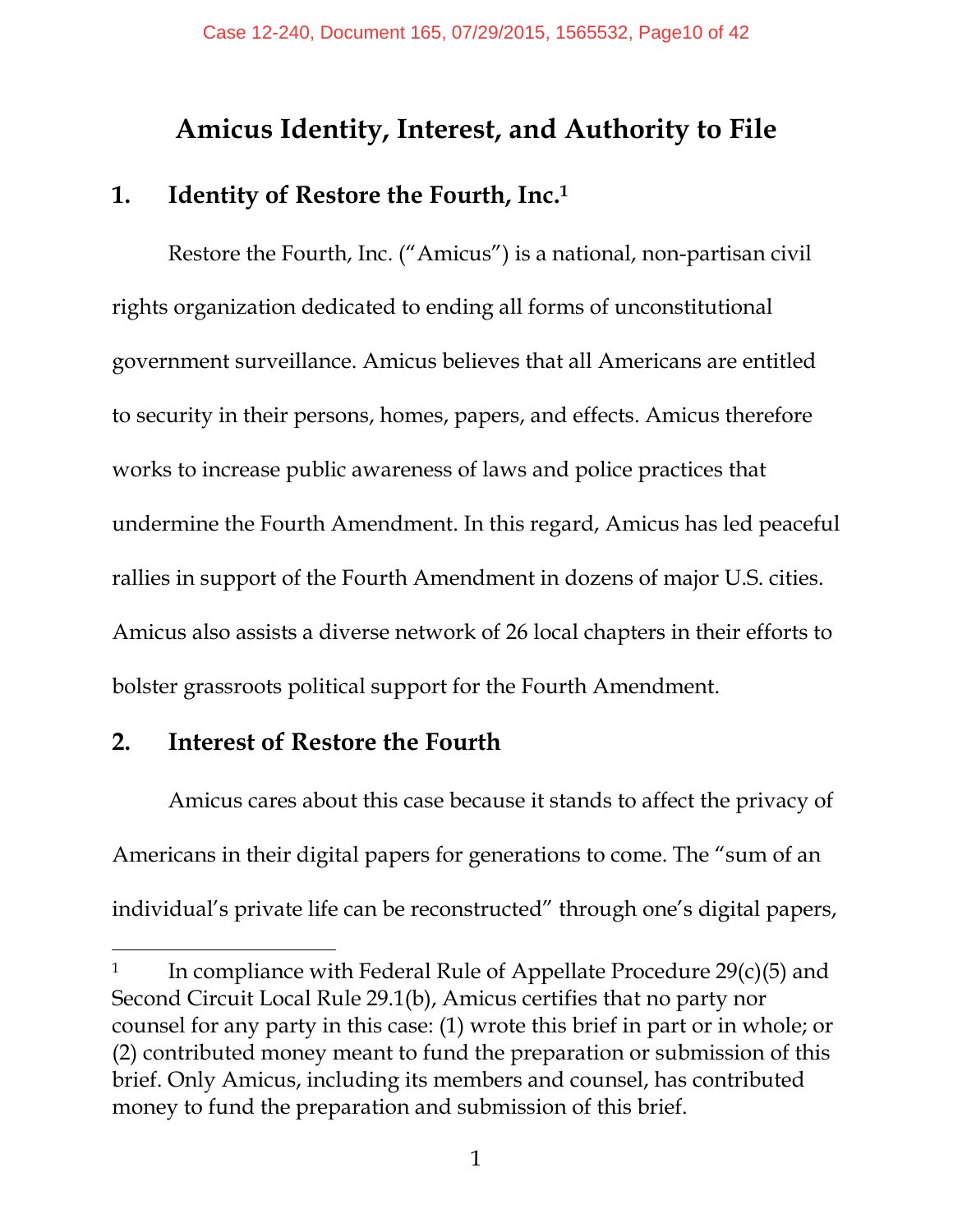whether stored on a modern cellphone or a computer hard drive. *Riley v. California*, 134 S. Ct. 2473, 2489 (2014). Hence, when the government searches or seizes such digital papers, close judicial oversight is required, especially since "unconstitutional practices get their first footing … by silent approaches and slight deviations from legal modes of procedure." *Boyd v. United States*, 116 U.S. 616, 635 (1886).

For this reason, Amicus believes the panel majority in this case correctly concluded that: (1) the Fourth Amendment does not permit the government to indefinitely detain a person's digital papers when these papers are not responsive to a lawful warrant; and (2) enforcement of this principle in this case required evidentiary suppression. *United States v. Ganias,* 755 F.2d 125, 133–41 (2d Cir. 2014). Indeed, if the government may keep copies of one's digital papers indefinitely without a warrant, then no American can ever be truly secure in their digital papers.

#### **3. Authority of Restore the Fourth to File**

Amicus files this brief under: (1) this Court's June 29, 2015 Order granting *en banc* review in *Ganias* and "invit[ing] amicus curiae briefs from interested parties"; and (2) Federal Rule of Appellate Procedure 29(a), with all parties in this case having consented to the filing of this brief.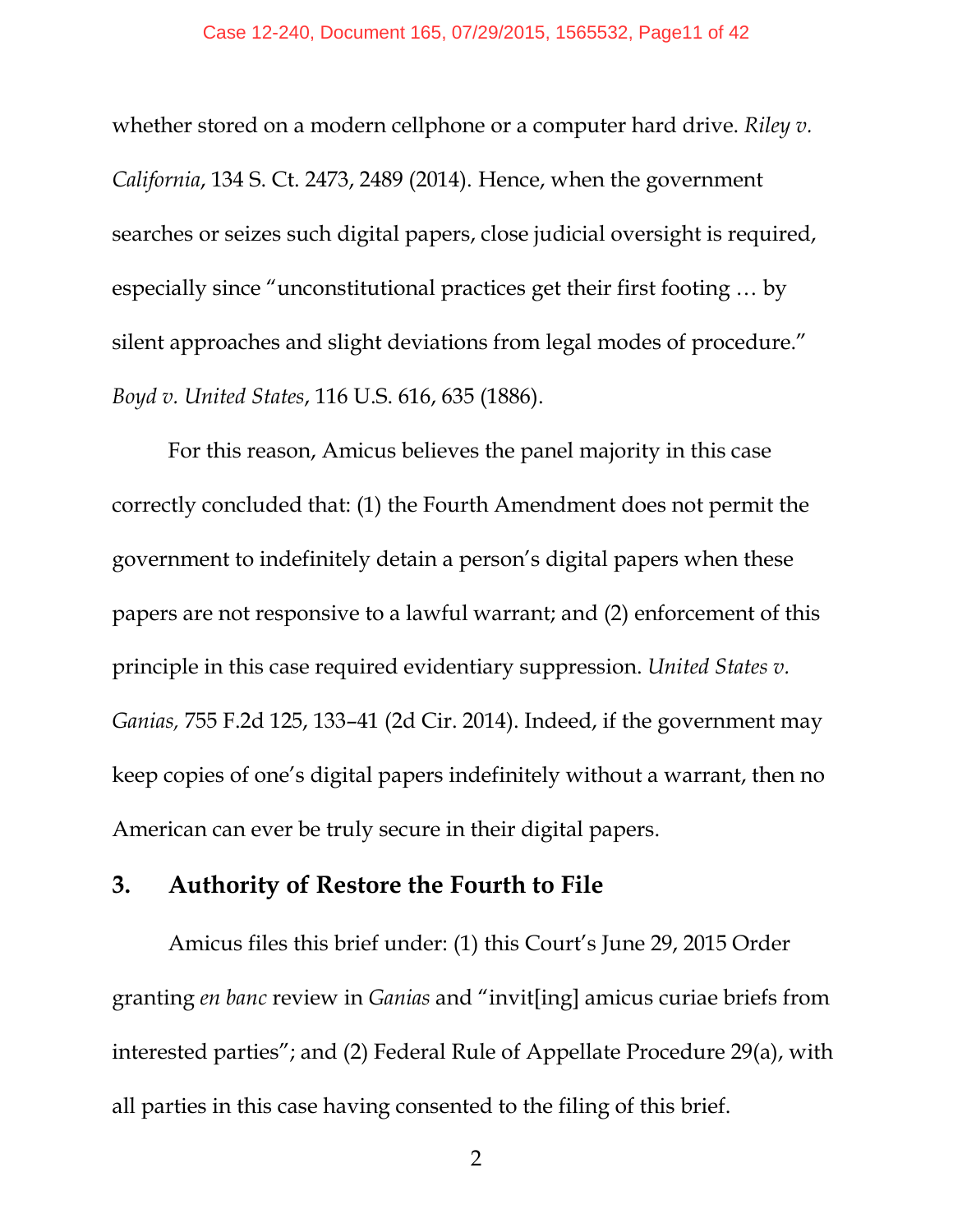#### **Summary of the Argument**

 The Fourth Amendment guarantees the right of every American to be secure from unreasonable governmental searches and seizures of their private papers, be they physical or digital in form. The Fourth Amendment further guarantees that any warrant authorizing a government search or seizure of private papers will be carefully limited in scope.

 Digital papers, however, lack the "physical dimensions" that would otherwise naturally impose Fourth Amendment limits on "where an officer may pry." *United States v. Galpin*, 720 F.3d 436, 447 (2d Cir. 2013). The police may thus copy and indefinitely detain every paper on a person's hard drive at negligible cost—except to the Fourth Amendment.

 Based on this reality, a divided panel of this Court held that the indefinite detention of a defendant's non-responsive digital papers violated the Fourth Amendment and merited evidentiary suppression. In rehearing this case *en banc*, this Court should reaffirm that holding. By doing so, this Court will ensure that the Fourth Amendment continues to protect "the right most valued by civilized men": the "right to be let alone." *Olmstead v. United States*, 277 U.S. 438, 478(1928) (Brandeis, J., dissenting).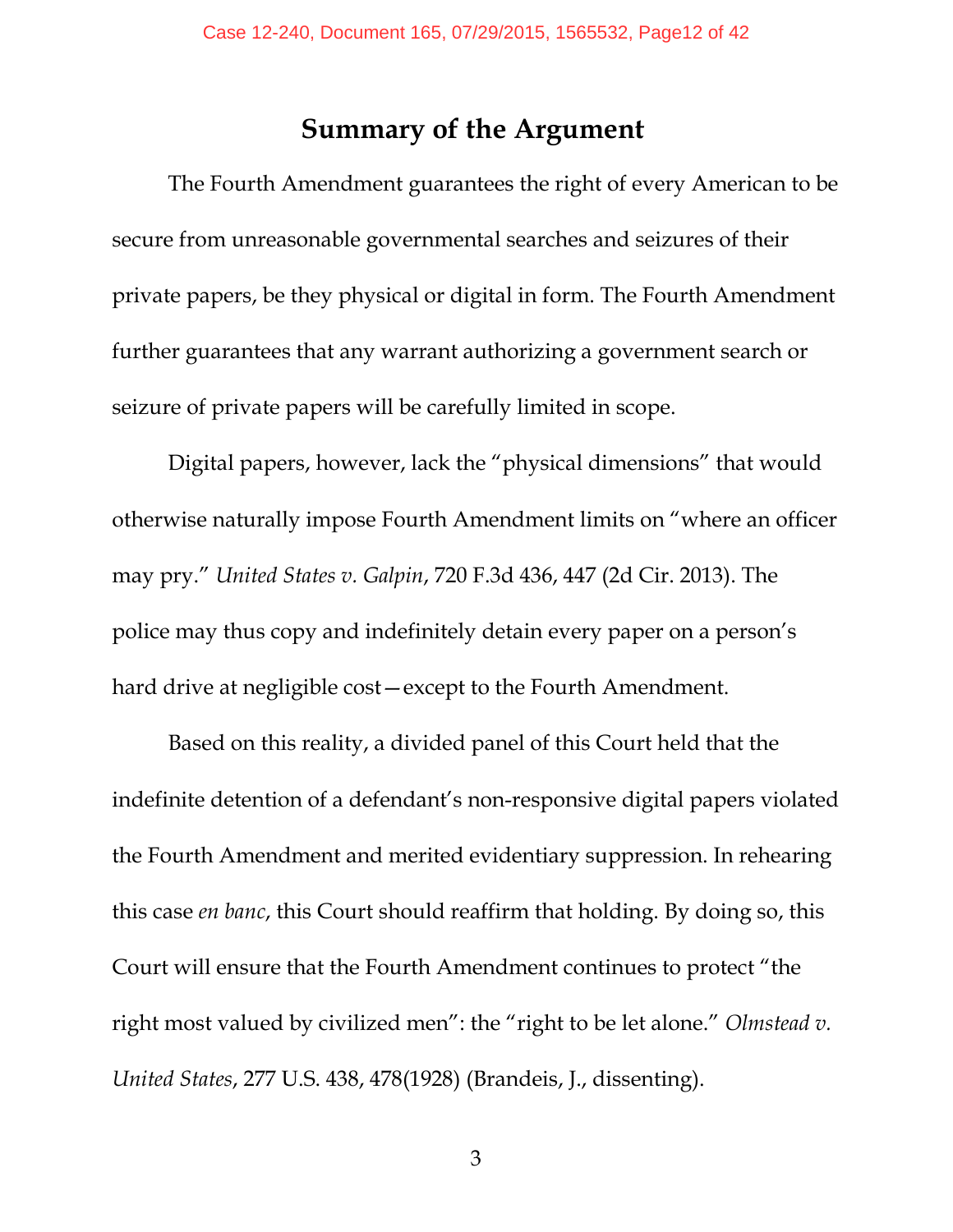## **Argument**

- **1. When the government detains digital papers that are not responsive to a lawful warrant, it commits a serious violation of the Fourth Amendment.**
- **A. There exists a strong privacy interest in maintaining exclusive possession of one's digital papers.**

The Fourth Amendment guarantees "[t]he right of the people to be secure in their persons, houses, papers**,** and effects, against unreasonable searches and seizures." Papers are mentioned for good reason. One of the greatest threats to liberty in the Framers' time was the "general warrant," which gave British authorities free rein to seize "books and papers that might be used to convict their owner." *Boyd v. United States*, 116 U.S. 616, 626 (1886). And against this threat stood *Entick v. Carrington*—a landmark British case that invalidated general warrants. *See id.* The Supreme Court has since characterized *Entick* as "a wellspring of the rights now protected by the Fourth Amendment." *Stanford v. Texas*, 379 U.S. 476, 484 (1965).

 The facts of *Entick* are simple. John Entick was the author of a publication deemed seditious by the state. *See id.* at 483. Messengers of the King were consequently authorized to seize Entick's papers—a command they executed in November 1762 by "ransack[ing] Entick's home for four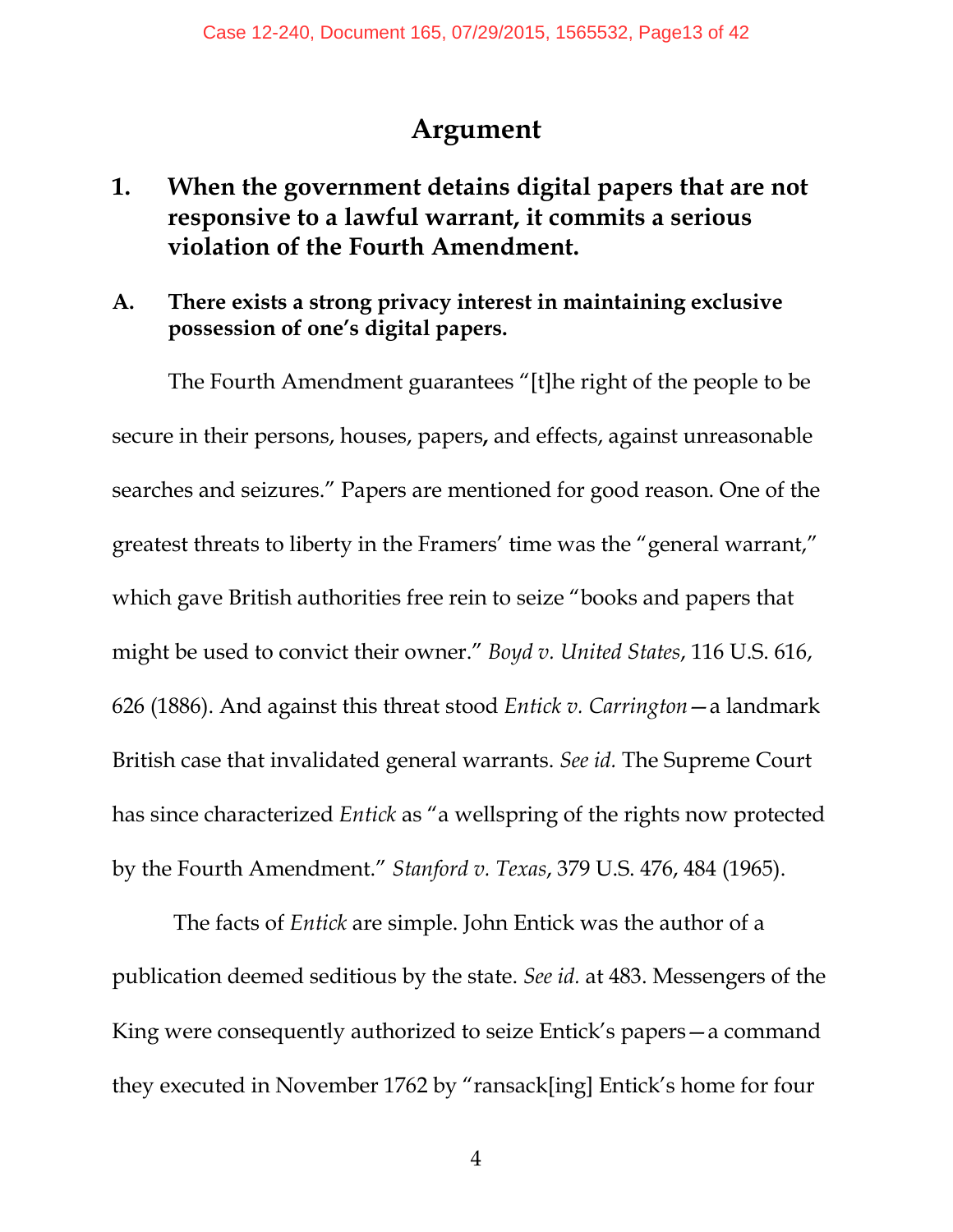hours and cart[ing] away quantities of his books and papers." *Id.* at 483–84. Entick then sued these messengers for trespass. *Boyd*, 116 U.S. at 626. In 1765, Lord Camden announced a judgment in Entick's case that made clear what was at stake: the power of the state to seize all of a person's papers, such that "[h]is house is rifled" and "his most valuable secrets are taken out of his possession." *Stanford*, 379 U.S. at 484 (quoting *Entick*).

Lord Camden held that such a power was illegal and void. *Boyd*, 116 U.S. at 629. He observed that "[p]apers are the owner's goods and chattels; **they are his dearest property**; and are so far from enduring a seizure, that they will hardly bear an inspection." *Boyd,* 116 U.S. at 628 (quoting *Entick*) (emphasis added). Lord Camden thus recognized that what the state "carrie[s] away" when it seizes a person's "private papers" is not so much the documents themselves but "the secret nature of those goods." *Id.* This, in Lord Camden's view, called for a greater award of damages to Entick than would normally be the case for a trespass onto land. *Id.*

Lord Camden's reasoning confirms the basic reality that private papers (i.e., diaries, journals, notes, letters, etc.) are the literal embodiment of a person's thoughts. That is what makes them a person's "dearest property." Lord Camden's reasoning also confirms that exclusive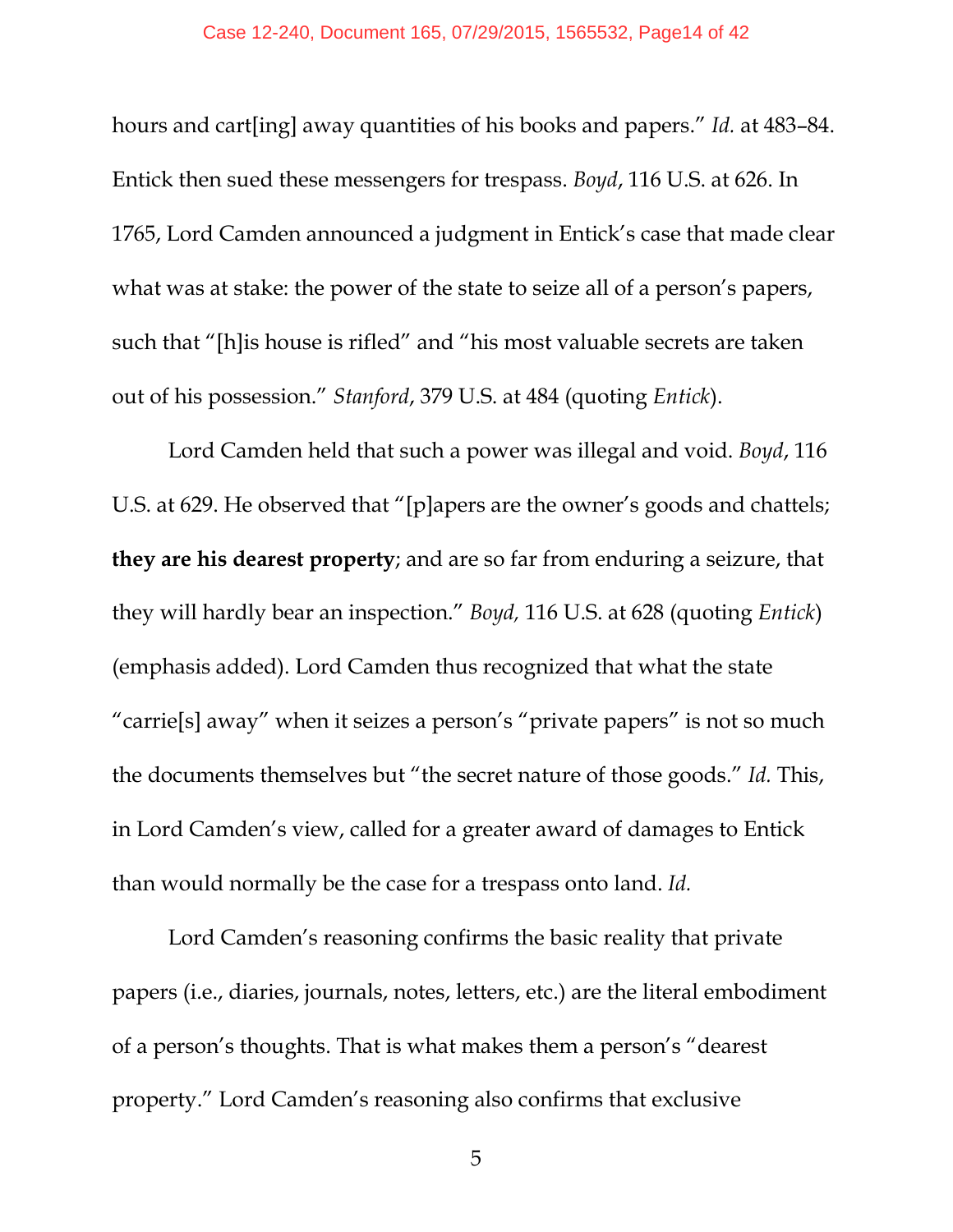possession of one's papers is vital to maintaining their value as property, because otherwise the "secret nature of those goods" is lost.

Two common sense observations support this conclusion. First, exclusive possession is what spurs people to create private papers in the first place. A person who knows that every paper he creates will be read by strangers is less likely to create such papers at all.<sup>2</sup> Second, exclusive possession is what affords people full use and enjoyment of their papers, in terms of being able to choose who sees these papers (e.g., friends versus total strangers) and whether these papers are seen at all (e.g., tossing a rough draft). *See, e.g.*, *Nixon v. Admin. of Gen. Servs*., 433 U.S. 425, 457 (1977) ("Presidents who have established Presidential libraries have usually withheld matters concerned with family or personal finances, or have deposited such materials with restrictions on their screening.").

As a result, individuals have a strong privacy interest in maintaining exclusive possession of their private papers. *See United States v. Cotterman*,

<sup>2</sup> *See* Alex Marthews & Catherine Tucker, *Government Surveillance and Internet Search Behavior* 4 (Digital Fourth Amendment Research & Educ., Working Paper, 2015), http://papers.ssrn.com/sol3/papers.cfm? abstract\_id=2412564; *see also* PEN, CHILLING EFFECTS: NSA SURVEILLANCE DRIVES U.S. WRITERS TO SELF-CENSOR (2013), http://www.pen.org/sites/ default/files/Chilling%Effects\_PEN%20American.pdf.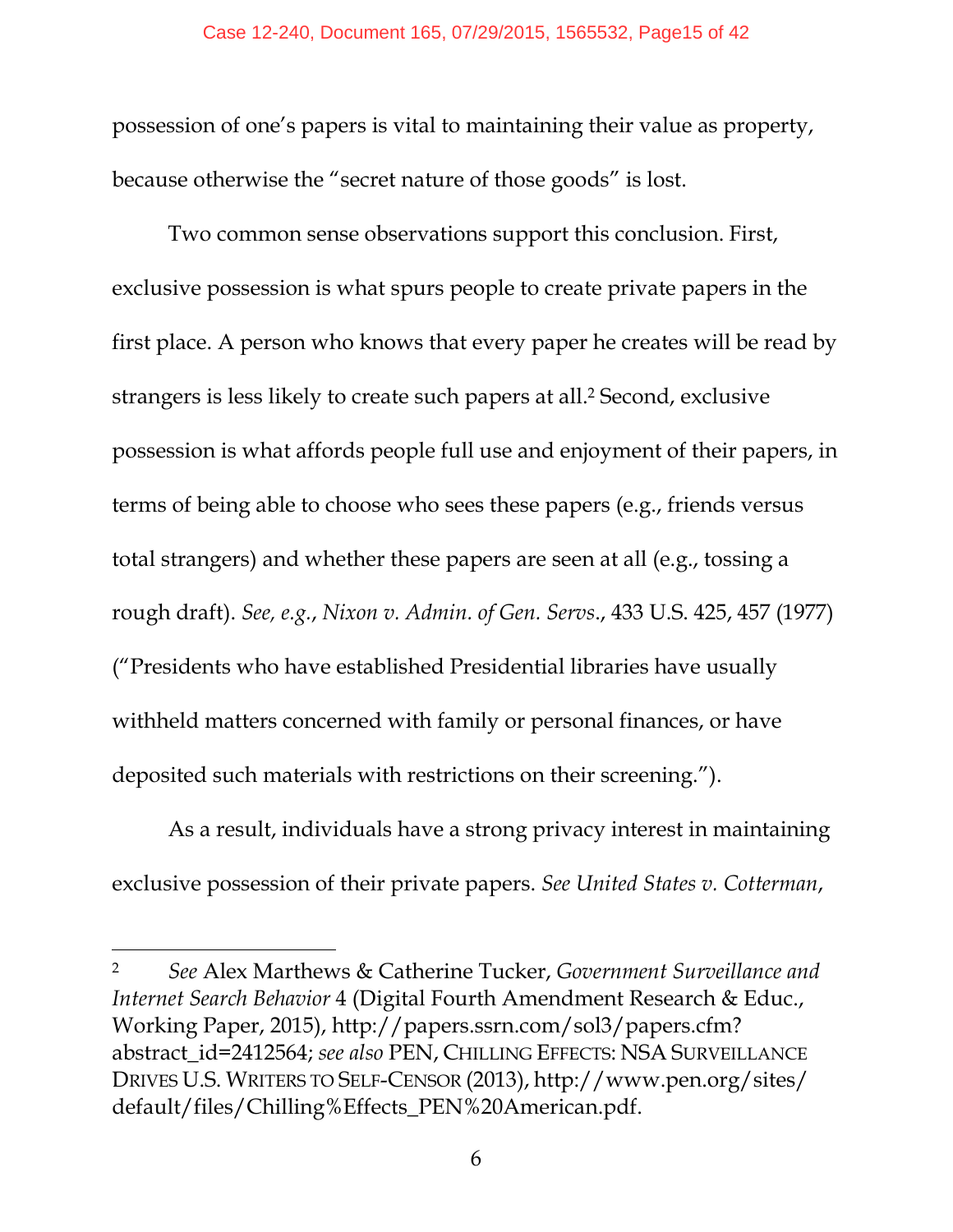709 F.3d 952, 957 (9th Cir.2013) (en banc) ("The papers we create and maintain … reflect our most private thoughts and activities."). This interest has only grown stronger in the digital age, which has massively expanded the volume of private papers that Americans may create, store, and share. In this regard, the Supreme Court has observed that it is "misleading shorthand" to describe modern cellphones as mere phones when these devices are also "cameras, video players, rolodexes, calendars, tape recorders, libraries, diaries, albums, televisions, maps, or newspapers." *Riley*, 134 S. Ct. at 2489. The modern cellphone can also store "millions of pages of text, thousands of pictures, or hundreds of videos," thus giving it the power to reveal "the sum of an individual's private life." *Id.*

It is likewise "misleading shorthand" to describe the contents of hard drives as mere data, files, or information. Such descriptions obscure what a hard drive really contains: a person's private digital papers, be they diaries in the form of Word documents, ledgers in the form of QuickBooks files, and so forth. To lose exclusive possession over these digital papers, in turn, jeopardizes one's sense of personal integrity and security— as anyone who has ever lost a smartphone or a laptop will attest. In particular, such a loss means not knowing, and not being able to control, who is reading one's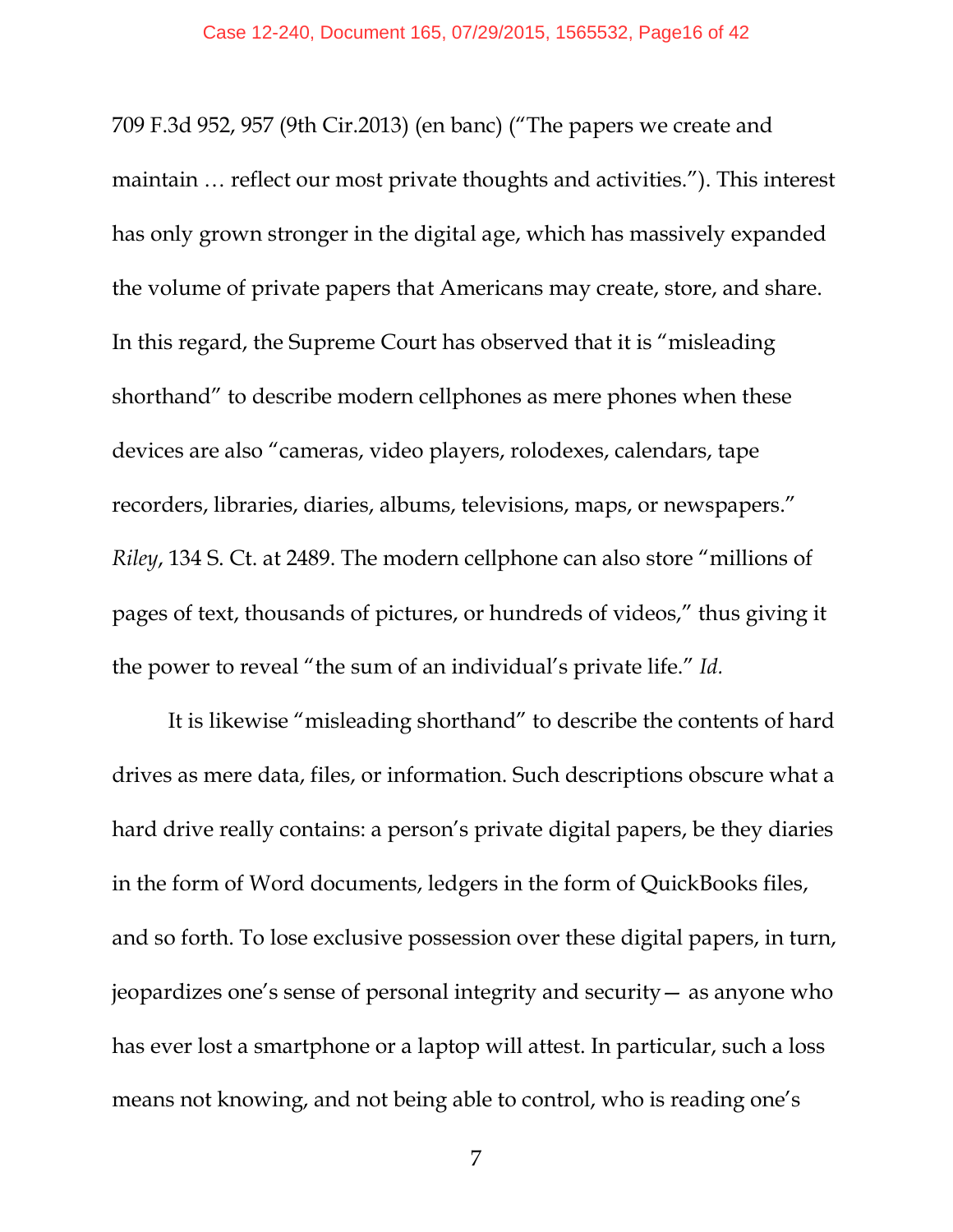papers or how they are being used. *See Winfield v. Trottier*, 710 F.3d 49, 55 (2d Cir. 2013) ("Reading a person's personal mail is a far greater intrusion than a search for contraband because it can invade a person's thoughts."). For this reason, the Fourth Amendment does not permit the government to deprive a person of exclusive possession of their digital papers beyond the amount of time necessary to execute a lawful warrant.

#### **B. The Fourth Amendment's particularity requirement accordingly forbids the government from detaining digital papers outside of a warrant's lawful scope.**

While the Fourth Amendment protects a person's papers "wherever they may be," *Ex parte Jackson*, 96 U.S. 727, 733 (1877), digital papers lack the "physical dimensions" that otherwise limit "where an officer may pry." *United States v. Galpin*, 720 F.3d 436, 447 (2d Cir. 2013). Digital papers thus carry a greater risk of being seized in the same way that John Entick's papers were raided two centuries ago. *See id.* The question then becomes whether any limits attend the seizure of digital papers when "evidence of a crime may be intermingled with millions of innocuous" digital papers, thus prompting officers to seize every digital paper they can find. *Id.* 

The answer lies in the Fourth Amendment's requirement that "no warrants shall issue" but upon an "oath or affirmation … particularly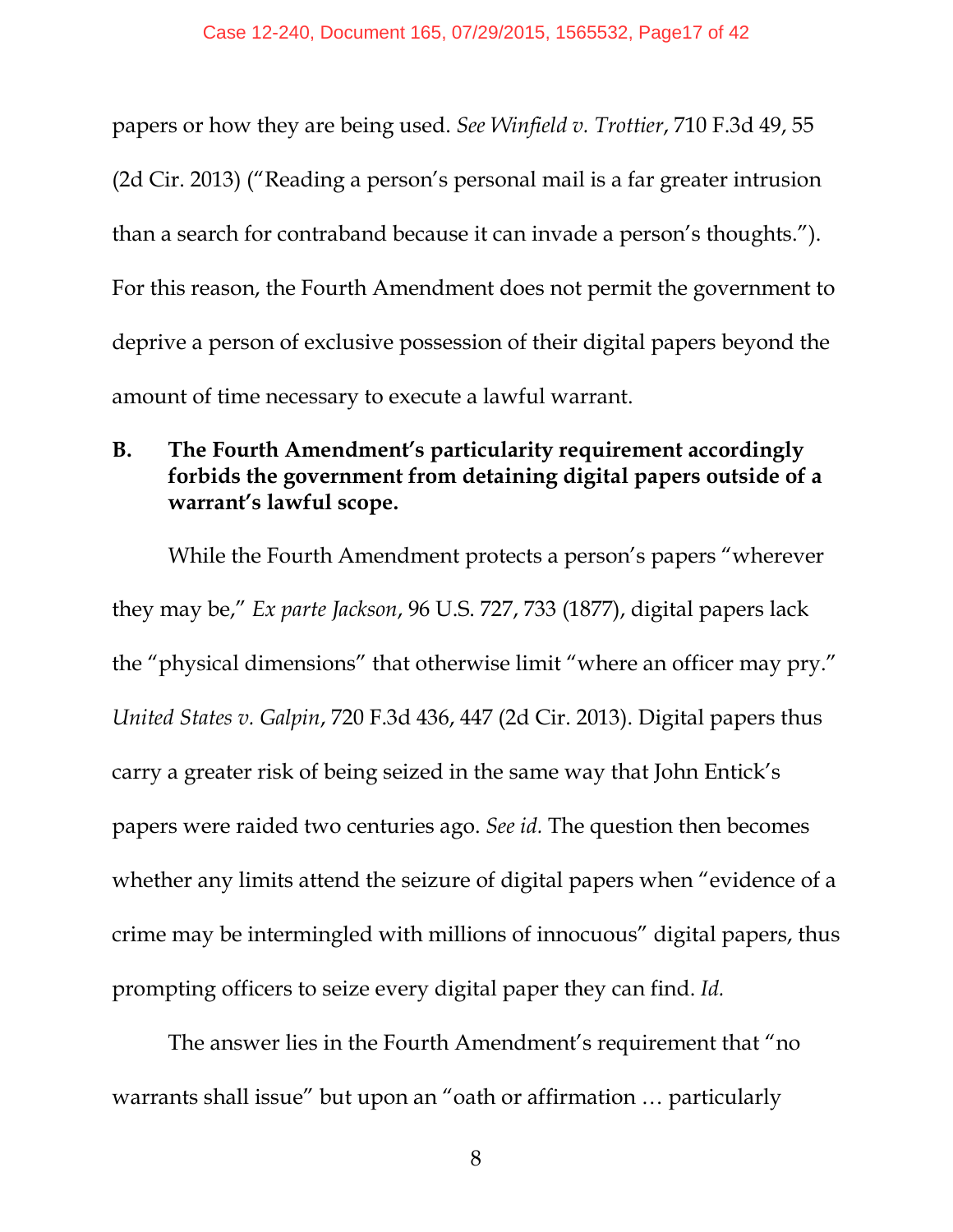describing. . . [the] things to be seized." The Framers established this requirement to make "general searches … impossible … [by] prevent[ing] the seizure of one thing under a warrant describing another." *Marron v. United States*, 275 U.S. 192, 196 (1927). This requirement thus forces officers to identify the specific papers in a volume of papers they may seize and then return the rest. *See Weeks v. United States*, 232 U.S. 383, 398 (1914) ("That papers wrongfully seized should be turned over to the accused has been frequently recognized in the early as well as later decisions of the courts."). Otherwise, the "process of segregating [papers] that [are] seizable … [becomes] a vehicle for the government to gain access to [papers] which it has no probable cause to collect." *United States v. Comprehensive Drug Testing, Inc. ("CDT"),* 621 F.3d 1162, 1177 (9th Cir. 2010) (en banc).

Accordingly, when the government holds on to digital papers after determining they are not responsive to a lawful warrant, it does not merely "retain" these papers. "Retention" implies that such conduct is innocent or innocuous. It is neither. If an innocent bystander to a robbery is kept in a holding cell even after the police have determined that she did not commit the robbery, she is not being "retained" by the police; rather, she is being unlawfully "detained." Likewise, a digital paper is detained so long as it is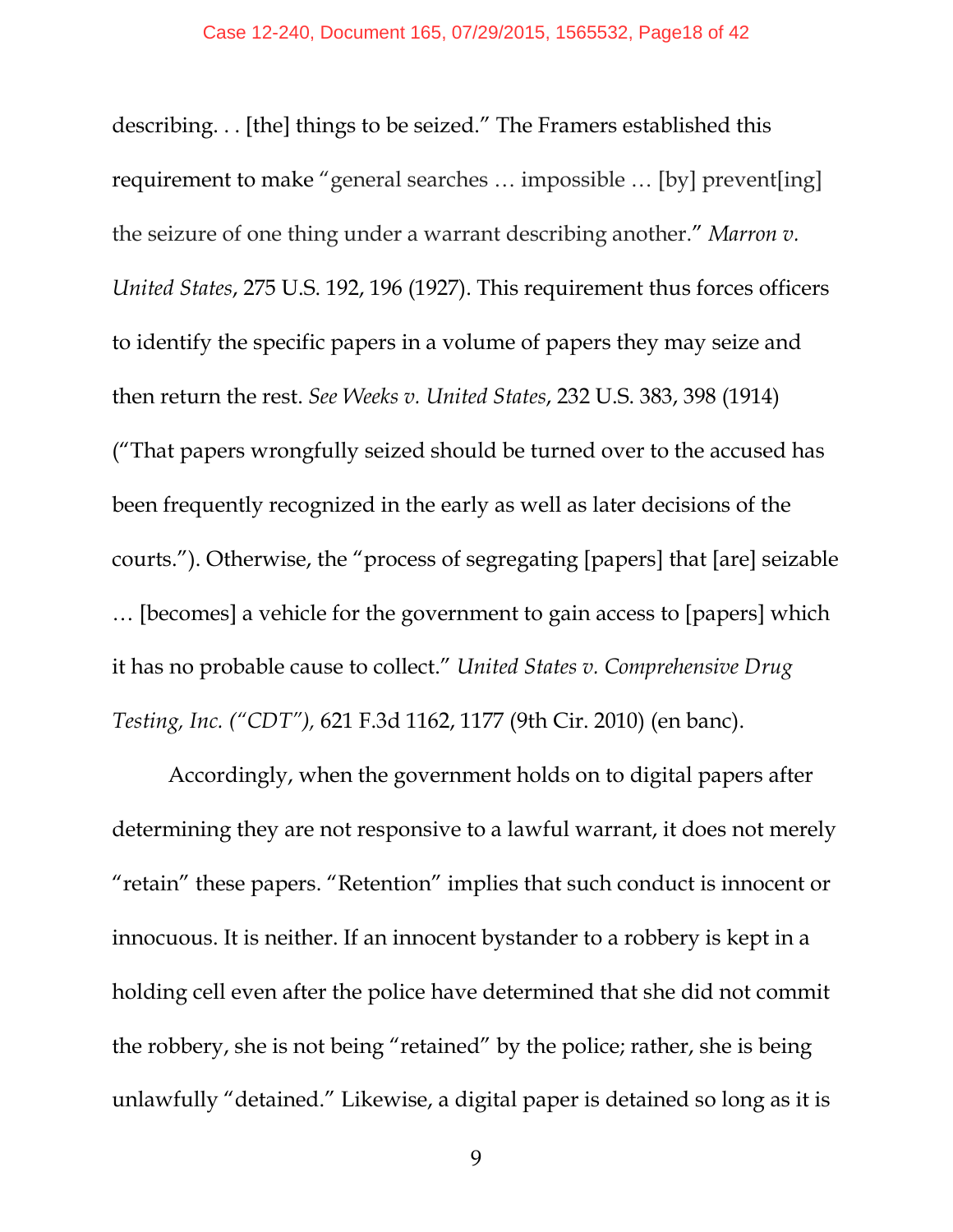in police custody, regardless of whether the paper is a copy or an original. *Cf. United States v. Van Leeuwen*, 397 U.S. 249, 252 (1970) ("[D]etention of mail could at some point become an unreasonable seizure of 'papers' or 'effects' within the meaning of the Fourth Amendment.").

With this in mind, it becomes clear that government-made copies of a person's digital papers are not "government property." *Ganias*, 755 F.3d at 138. As noted above, the Fourth Amendment affords the government a limited license to "detain" a person's digital papers—including by making copies of them—until it has sorted out which papers are responsive to a lawful warrant. But once this task is done, the government's license to keep copies of the non-responsive papers expires. These copies must then be returned or destroyed. As for the copies of the responsive digital papers, those copies are either contraband (e.g., illicit images) or evidence, the latter of which the government is permitted to possess but still does not own. *See United States v. Bein*, 214 F.3d 408, 411 (3d Cir. 2000) ("It is well settled that the Government may seize evidence for use in investigation and trial, but that it must return the property once the criminal proceedings have concluded, unless it is contraband or subject to forfeiture.").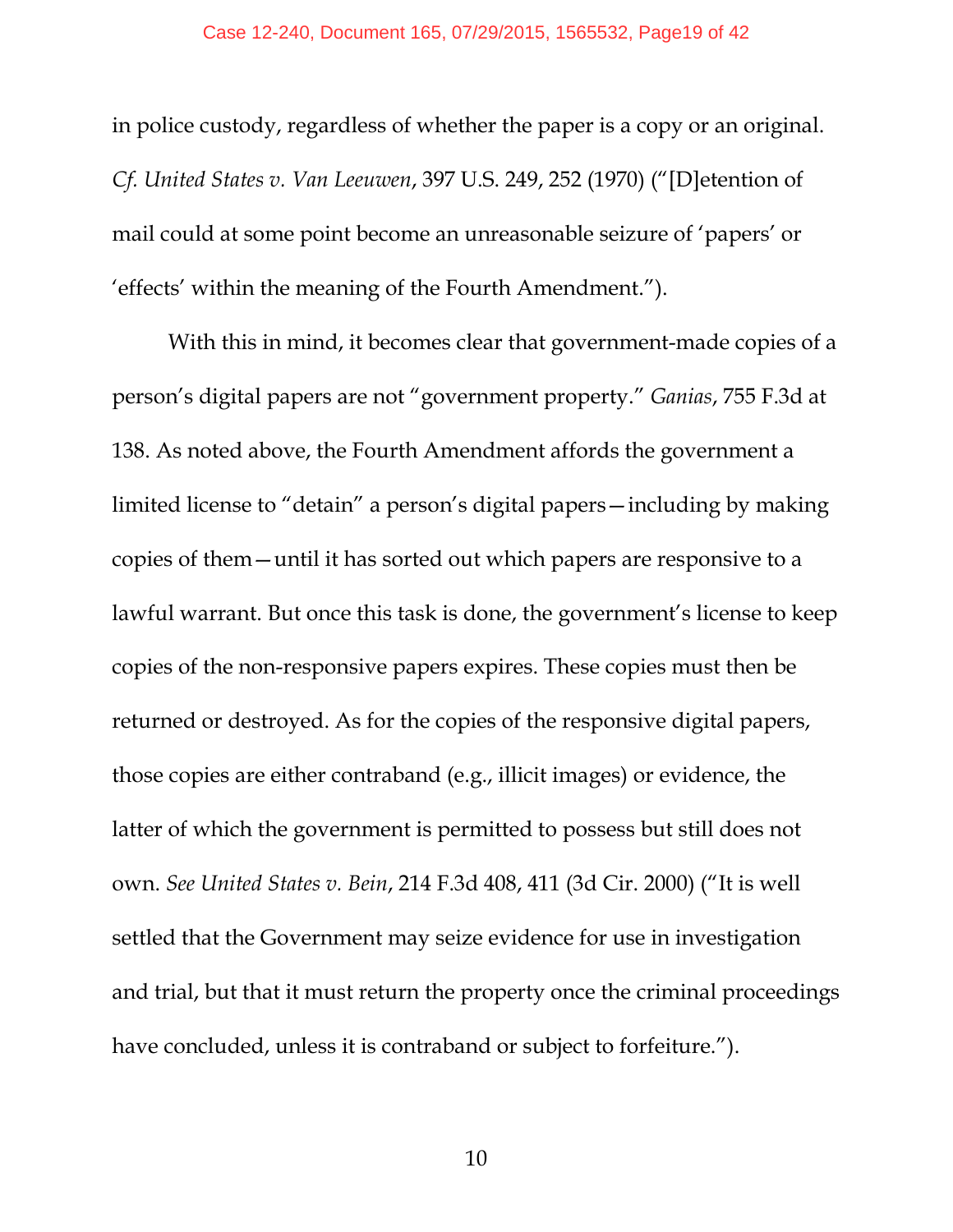Consequently, the government violates the Fourth Amendment when it continues to detain a person's digital papers after the legal justification for this detention has expired. The Supreme Court's decision this past term in *Rodriguez v. United States* cements this point*.* 135 S. Ct. 1609 (2015). At issue was "whether police routinely may extend an otherwise-completed traffic stop, absent reasonable suspicion, in order to conduct a dog sniff." *Id.* at 1614. The Court's ruling was unequivocal: "[A] police stop exceeding the time needed to handle the matter for which the stop was made violates the Constitution's shield against unreasonable seizures." *Id.* at 1612. The Court thus made it abundantly clear that a police officer's detention of a motorist for even a few minutes after a fully-completed traffic stop is not permissible under the Fourth Amendment. *See id.* at 1615–16.

 The same logic extends to the detention of digital papers. Authority for this detention "ends when [the] tasks tied to [the detention] … are—or reasonably should have been—completed." *Id.* at 1614. At that point, the government must end the detention and return all non-responsive digital papers to their owner. Anything less reduces the Fourth Amendment's particularity requirement "to a form of words," allowing the government to execute every warrant for certain digital papers as a *de facto* general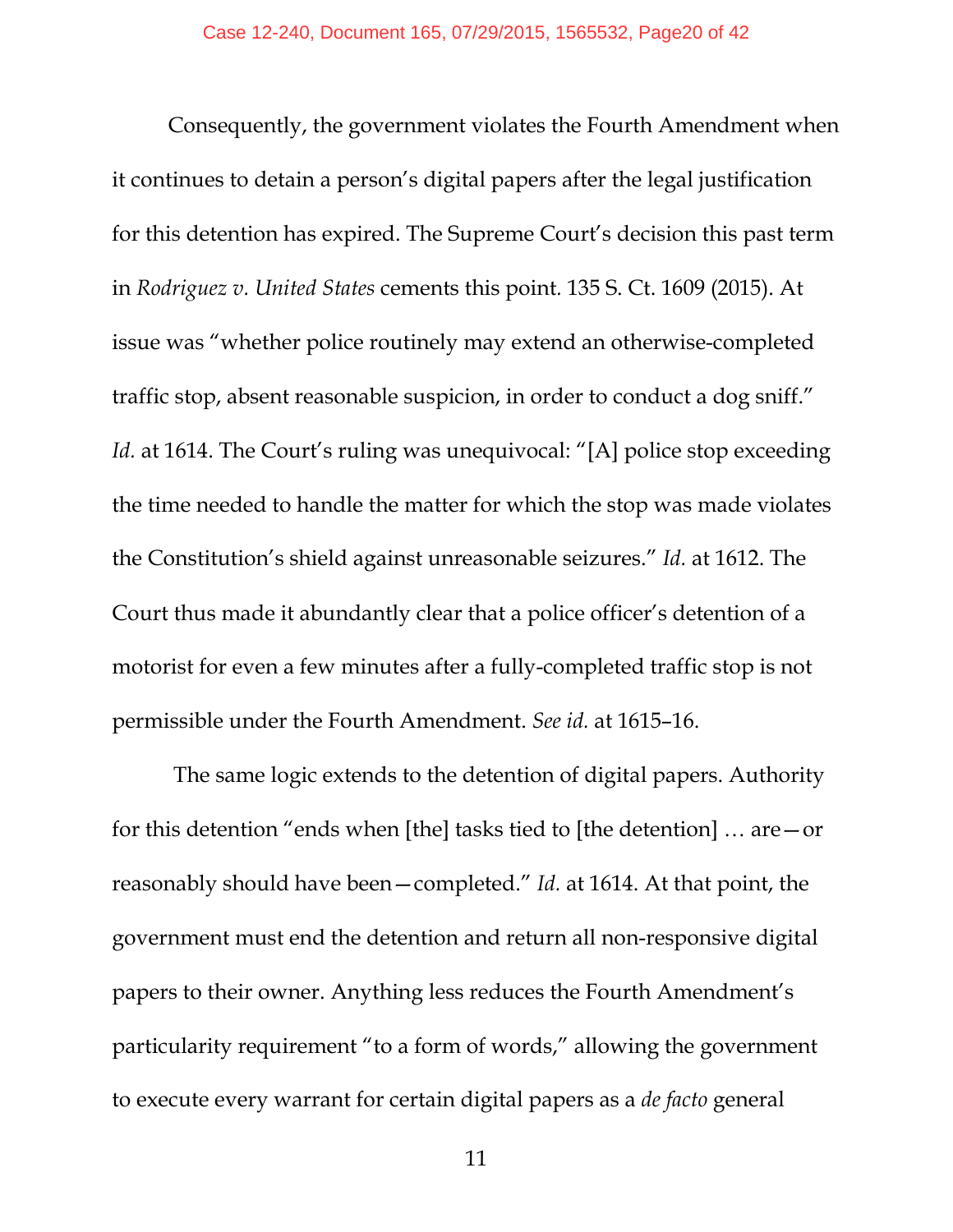warrant to detain all of a person's digital papers indefinitely. *Silverthorne Lumber Co. v. United States*, 251 U.S. 385, 392 (1920).

#### **C. When the government detains digital papers outside a warrant's scope, it converts a lawful seizure into a general seizure that risks a host of privacy violations.**

Nearly 90 years ago, this Court confronted a Fourth Amendment case in which the government claimed that a defendant's lawful arrest at his home authorized the police to seize all incriminatory papers present within the home. *See United States v. Kirschenblatt*, 16 F.2d 202, 202 (2d Cir. 1926). Writing for the Court, Judge Learned Hand rejected this claim, finding that it was "a totally different thing to search a man's pockets and use against him what they contain, from ransacking his house for everything which may incriminate him, once you have gained lawful entry." *Id.* at 203.

The same is true when the government claims that a lawful warrant to find and seize **certain** digital papers (i.e., search a man's pockets) allows the government to detain **all** of a person's digital papers indefinitely (i.e., ransack his house). By continuing to detain any digital papers that fall outside the scope of a lawful warrant, the government turns a valid limited seizure into an invalid general one. *Cf. Terry v. Ohio*, 392 U.S. 1, 18–19 (1968) ("[A] search which is reasonable at its inception may violate the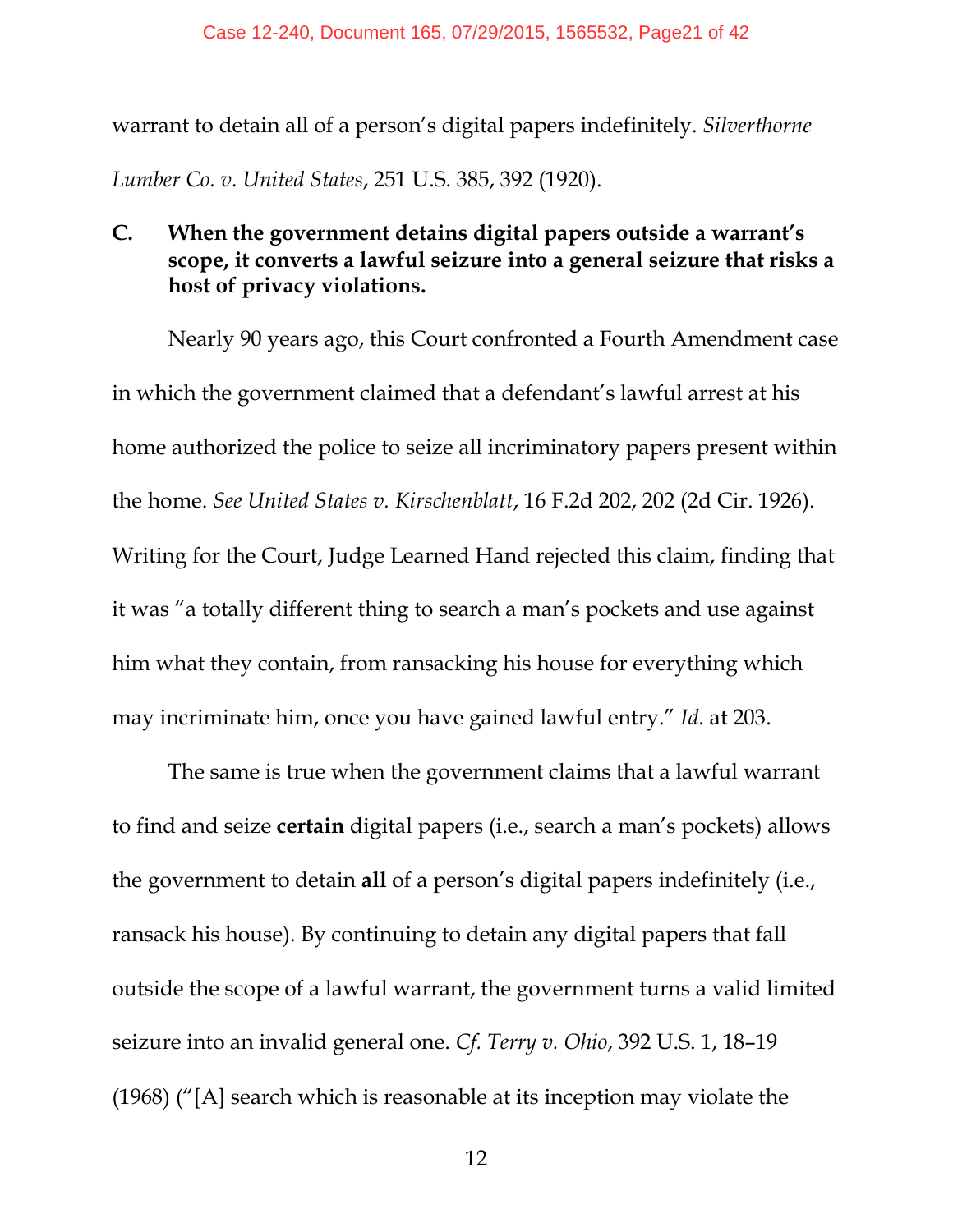Fourth Amendment by virtue of its intolerable intensity and scope."). This conversion, in turn, poses an enormous risk of privacy violations. *See Galpin,* 720 F.3d at 447 ("The potential for privacy violations occasioned by an unbridled, exploratory search of a hard drive is enormous.")*.*

*Risk of Government Misuse*: While detaining non-responsive digital papers, the government might peek at these papers to search for evidence of other wrongdoing. *Cf. CDT,* 621 F.3d at 1180–81 (Bea, J., concurring in part and dissenting in part) (noting how an officer, just by "scrolling right," reviewed steroid test results for hundreds of baseball players despite being authorized to review the results of only ten specific players). Or the government might try to leverage its detention of these papers to coerce defendants. *See, e.g., Carpenter v. Koskinen*, No. 3:13-cv-563, slip op. at \*11, 2015 WL 3510300 (D. Conn. June 4, 2015) ("The Government cannot hold the plaintiffs' documents in an attempt to gain leverage over Carpenter in its pending criminal cases against him…."). Either way, the ongoing detention of non-responsive digital papers invites government misuse. And police officers, "while acting under the excitement that attends the capture of persons accused of crime," may find this invitation hard to resist. *United States v. Lefkowitz*, 285 U.S. 452, 464 (1932).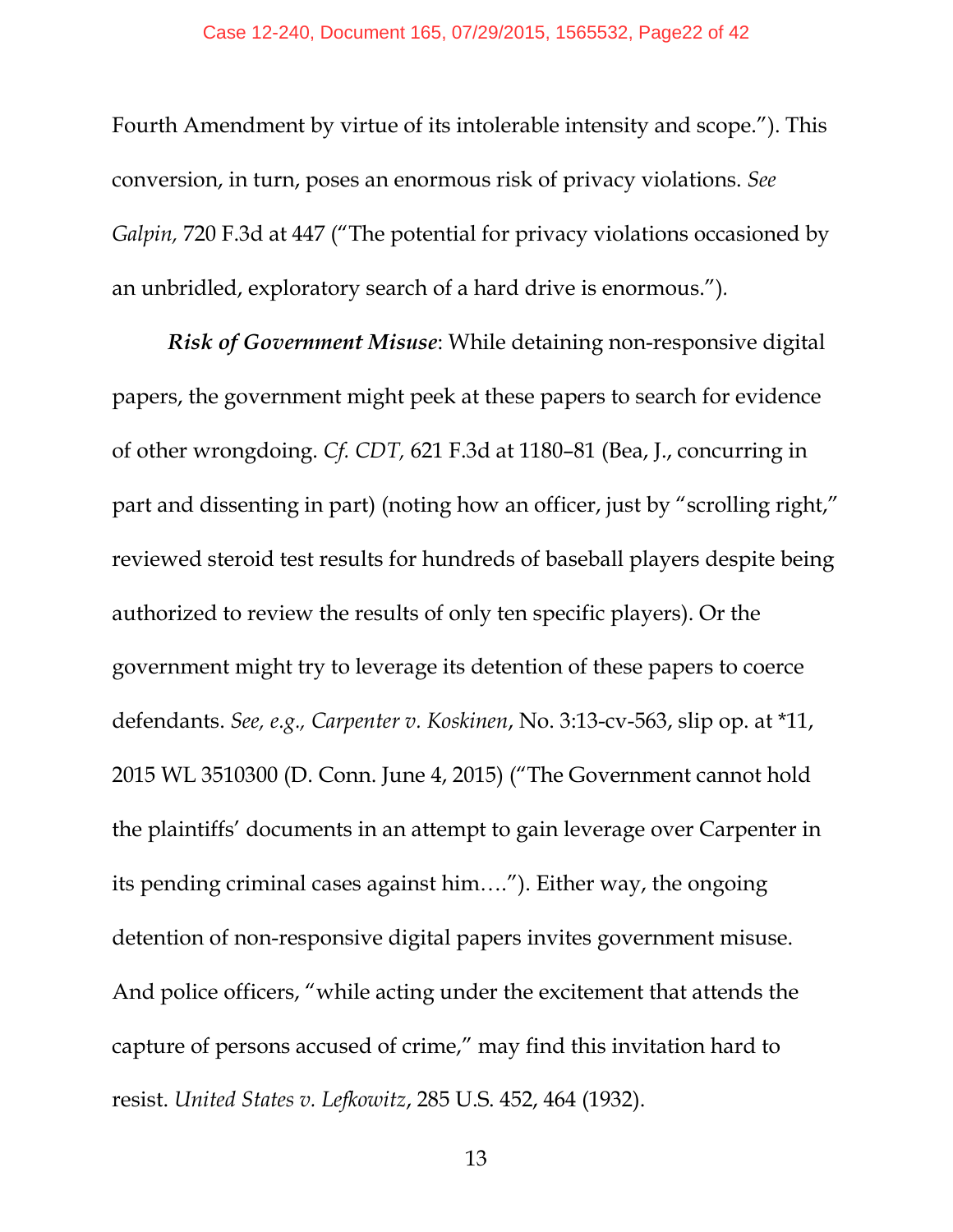*Risk of Jeopardizing Intimate and Privileged Relationships*: In considering the Fourth Amendment implications of wiretapping 87 years ago, Justice Brandeis observed that: "Whenever a telephone line is tapped, **the privacy of the persons at both ends of the line is invaded**." *Olmstead*, 277 U.S. at 475 (Brandeis, J., dissenting) (emphasis added). The same is true of the government's detention of non-responsive digital papers today. These papers often reveal not only the owner's private thoughts, but also those of his spouse (e.g., through romantic emails); his children (e.g., through shared photos); his attorney (e.g., through appointment notations in a virtual calendar); his doctor (e.g., through entries in a fitness diary); and many more. Even if the government promises not to read these papers, the "privacy of the persons at both ends" is still far less than what it would be if the government lacked any copy of these papers.

*Risk of Theft by Outsiders:* Neither police stations, nor the headquarters of the Internal Revenue Service, nor the offices of Army investigators, are hermetically-sealed vaults. Only last month, suspected Russian hackers stole over 100,000 taxpayer returns from IRS servers.<sup>3</sup> The

<sup>3</sup> *See* Chris Frates, *IRS Believes Massive Data Theft Originated in Russia*, CNN (June 4, 2015), http://cnn.it/1RowD46.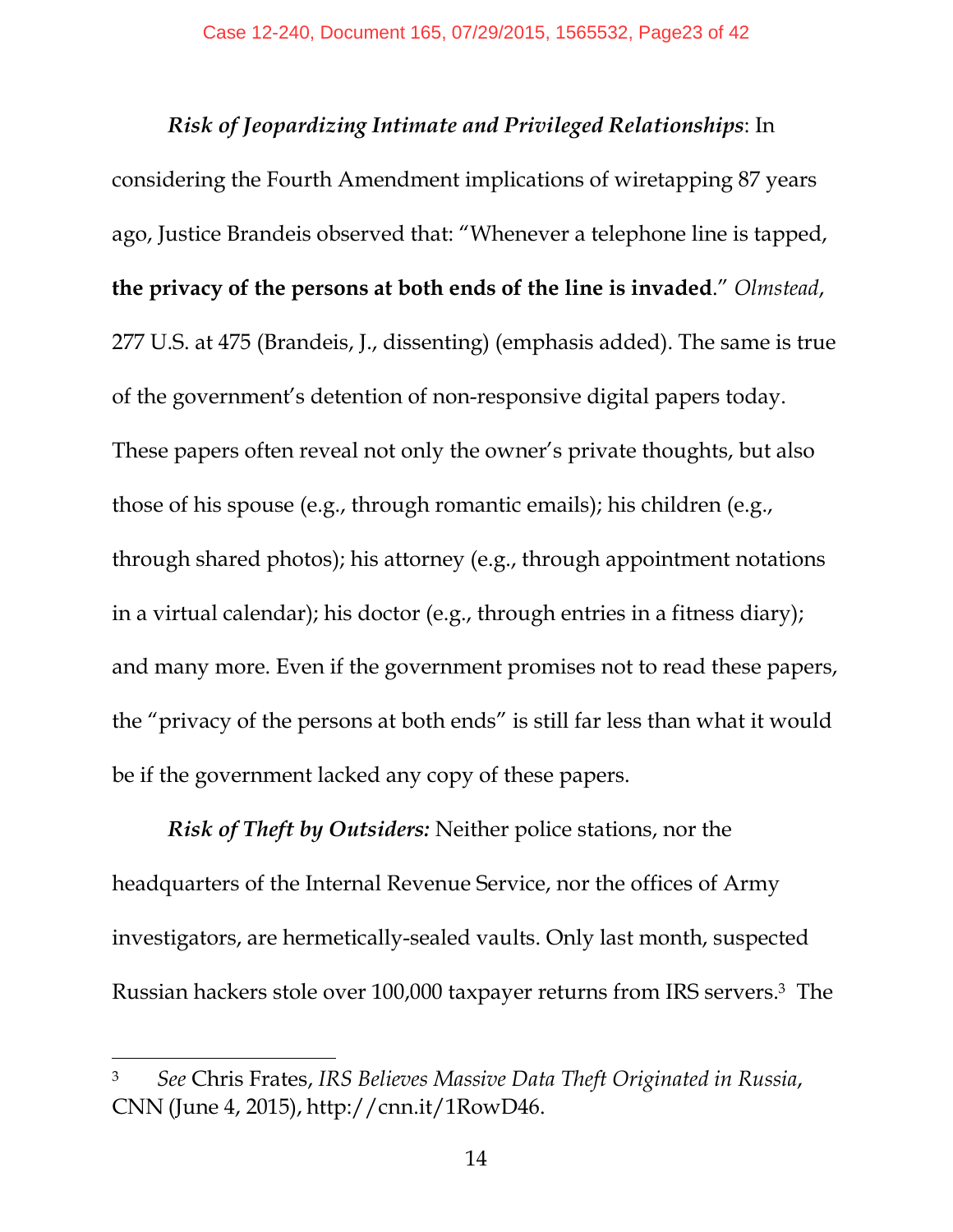privacy and safety of these taxpayers has thus been irrevocably injured, even if they still possess the originals of their tax returns.

This indicates a disturbing reality when it comes to the detention of non-responsive digital papers: such detention needlessly exposes these papers to the risk of being stolen, regardless of the way these papers are stored.<sup>4</sup> Indeed, the magazine of the International Association of Chiefs of Police reports that: "[S]ensitive information … ha[s] been stolen from … police agencies' digital files .... Today many chiefs believe the threat of a cyber attack is quite serious; however, just as many admit that current policies, practices, and technology are not sufficient to minimize their agencies' risk."<sup>5</sup> Given this state of affairs, it is fanciful to believe that the government can indefinitely detain digital papers in total safety.

<sup>4</sup> *See, e.g.,* Naomi Martin, *NOPD Practices Put Evidence at 'High Risk of Theft or Misplacement,' IG Finds*, NEW ORLEANS TIMES-PICAYUNE (Dec. 10, 2014), http://s.nola.com/2xT9giX (reporting unexplained disappearance of a laptop from a New Orleans Police Department evidence locker); *see also, e.g.,* Gregory Pratt, *Midlothian Cops Pay Ransom to Retrieve Data from Hacker*, CHICAGO TRIB. (Feb. 20, 2015)*,* http://fw.to/wI0HQkV; Bree Sison, *Swansea Police Pay Ransom After Computer System Was Hacked*, CBS NEWS—BOSTON (Nov. 18, 2013), http://cbsloc.al/1OsbcwM.

<sup>5</sup> Terry Suit (Chief of Police, Hampton, Va.), *Facing the New World of Digital Evidence & Cybersecurity*, THE POLICE CHIEF, Feb. 2014, at 50, 50–51, *available at* http://www.policechiefmagazine.org/magazine/index.cfm ?fuseaction=display\_arch&article\_id=3270&issue\_id=22014.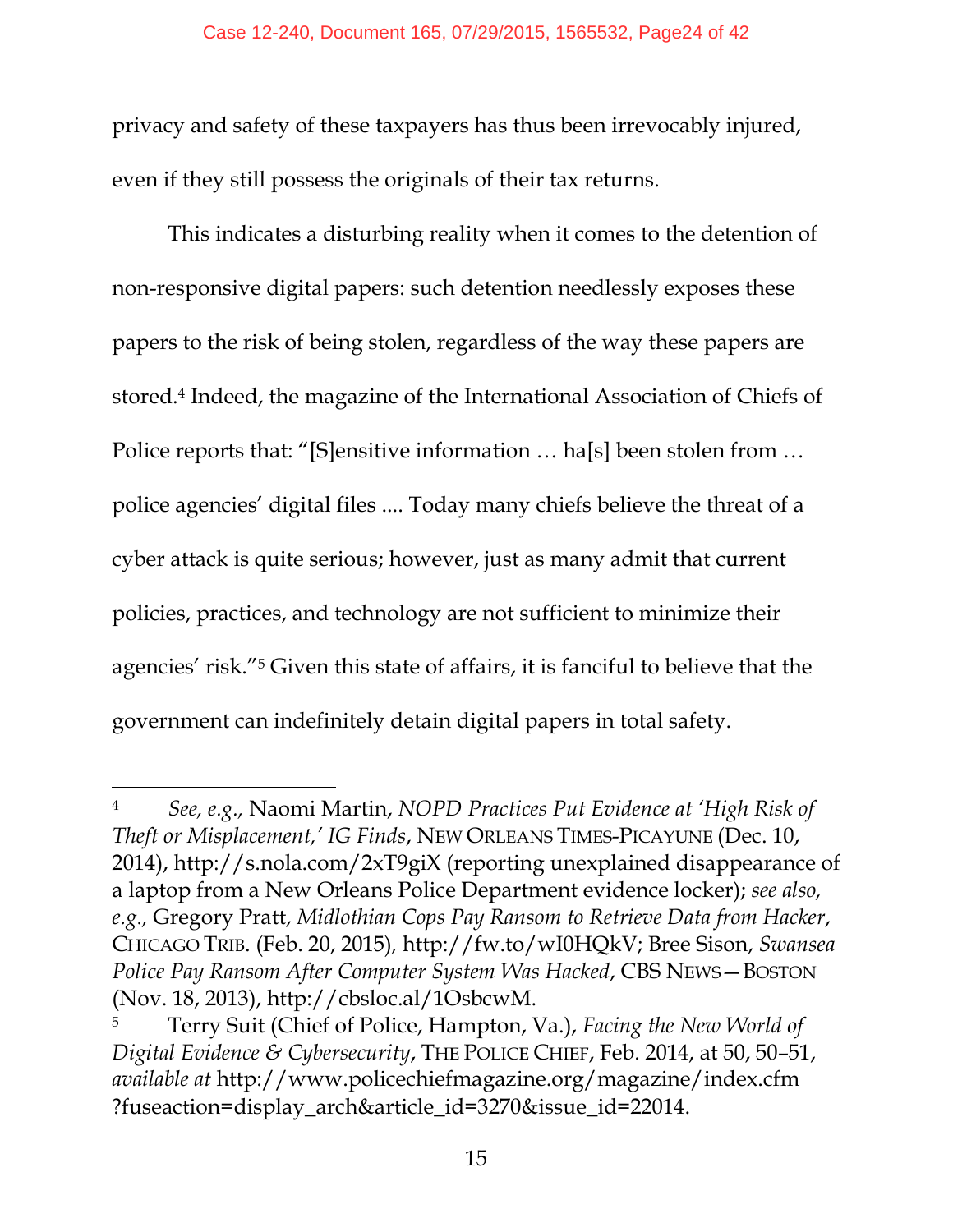Finally, it must be recognized that the privacy risks detailed above do not disappear from view under the Fourth Amendment merely because the government promises to adopt or follow certain rules to lower these risks. "[T]he Founders did not fight a revolution to gain the right to government agency protocols." *Riley*, 134 S. Ct. at 2491. And even when the government imposes rules on itself to avert privacy violations, recent history teaches that privacy violations still occur with alarming frequency.

For example, in August 2013, the *Washington Post* revealed that the "National Security Agency has broken privacy rules … thousands of times each year since Congress granted the agency broad new powers in 2008."<sup>6</sup> A month later, the *Minneapolis Star Tribune* reported on the "[w]idespread misuse" of Minnesota's driver's license database,<sup>7</sup> including the case of a former police officer who received over "\$1 million in settlements after 140 or more police employees looked up her [license] photograph following gossip about how her looks had changed due to weight loss."<sup>8</sup>

<sup>6</sup> Barton Gellman, *NSA Broke Privacy Rules Thousands of Times Per Year, Audit Finds*, WASH. POST (Aug. 15, 2013), http://wpo.st/ACrR0.

<sup>7</sup> Eric Roper, *Driver's License Snooping Gets Costly for Taxpayers*, STAR TRIB. (Sept. 12, 2013), http://strib.mn/18D1MKD.

<sup>8</sup> Editorial, *Judge Makes Right Call in Minnesota Data Snooping Cases*, STAR TRIB. (Sept. 26, 2013), http://strib.mn/1cXrRWR.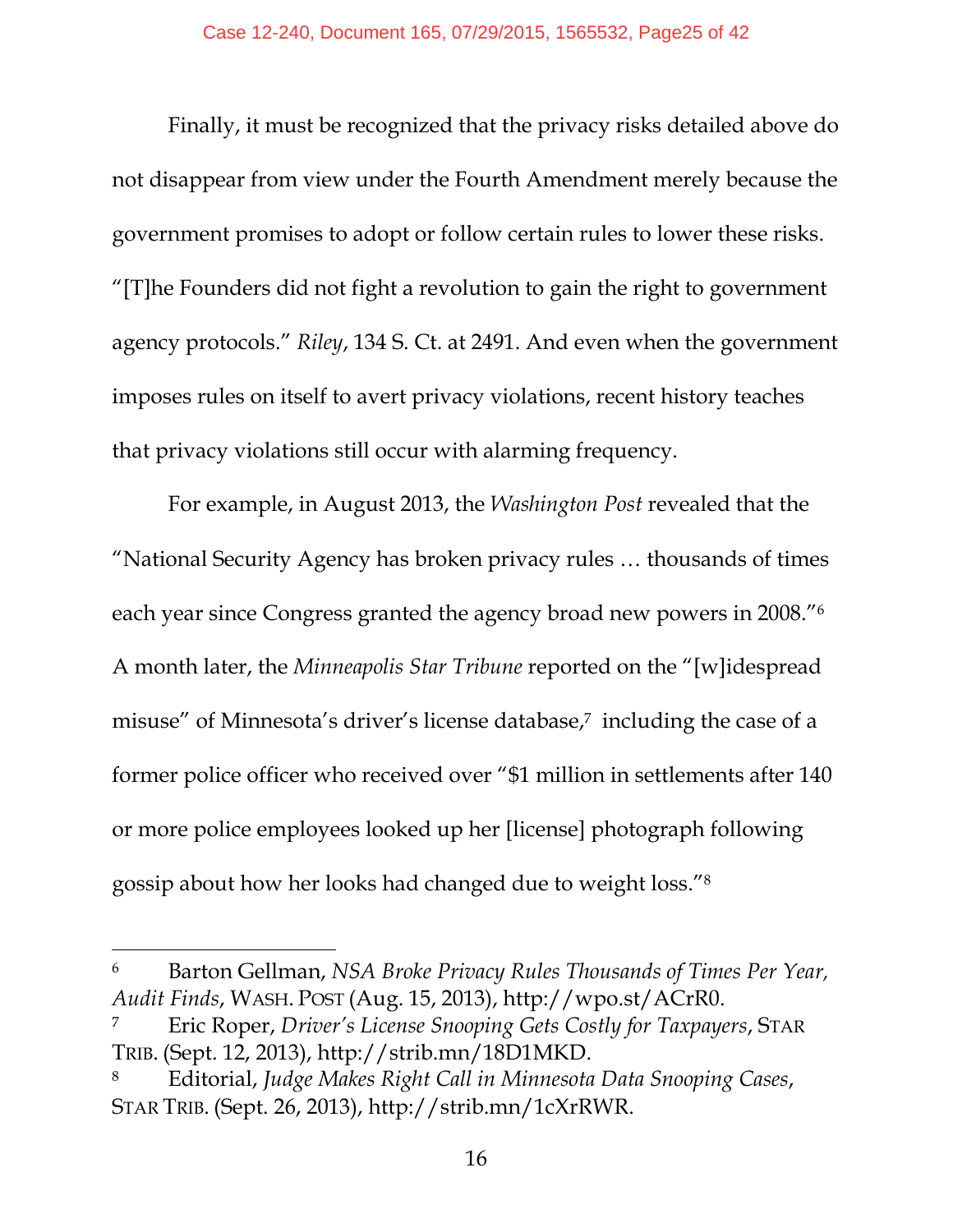These incidents show that where privacy can be protected by relying on something simpler than officer discretion, it should be. When it comes to the privacy of non-responsive digital papers, such an alternative exists: the government should return these papers (or destroy its copies of them), making it impossible for the privacy violations noted above to occur. *Cf. Riley*, 134 S. Ct. at 2495 (establishing "get a warrant" rule to protect the privacy of cellphones instead of relying on officer discretion).

- **2. The government does not act reasonably or in good faith when it detains non-responsive digital papers as a matter of general practice***.*
- **A. Routine disregard of settled Fourth Amendment law is objectively unreasonable and thus does not satisfy the "good faith exception."**

When the government unconstitutionally detains a person's nonresponsive digital papers and then tries to use these papers as evidence, suppression may be appropriate "to deter" future Fourth Amendment violations of this kind. *United States v. Raymonda*, 780 F.3d 105, 117 (2d Cir. 2015). The question of when to apply suppression hinges on two factors: (1) whether the violation was caused by the offending officer's own conduct or by his reliance on an external authority; and (2) whether the violation was an isolated act of negligence or part of a general practice.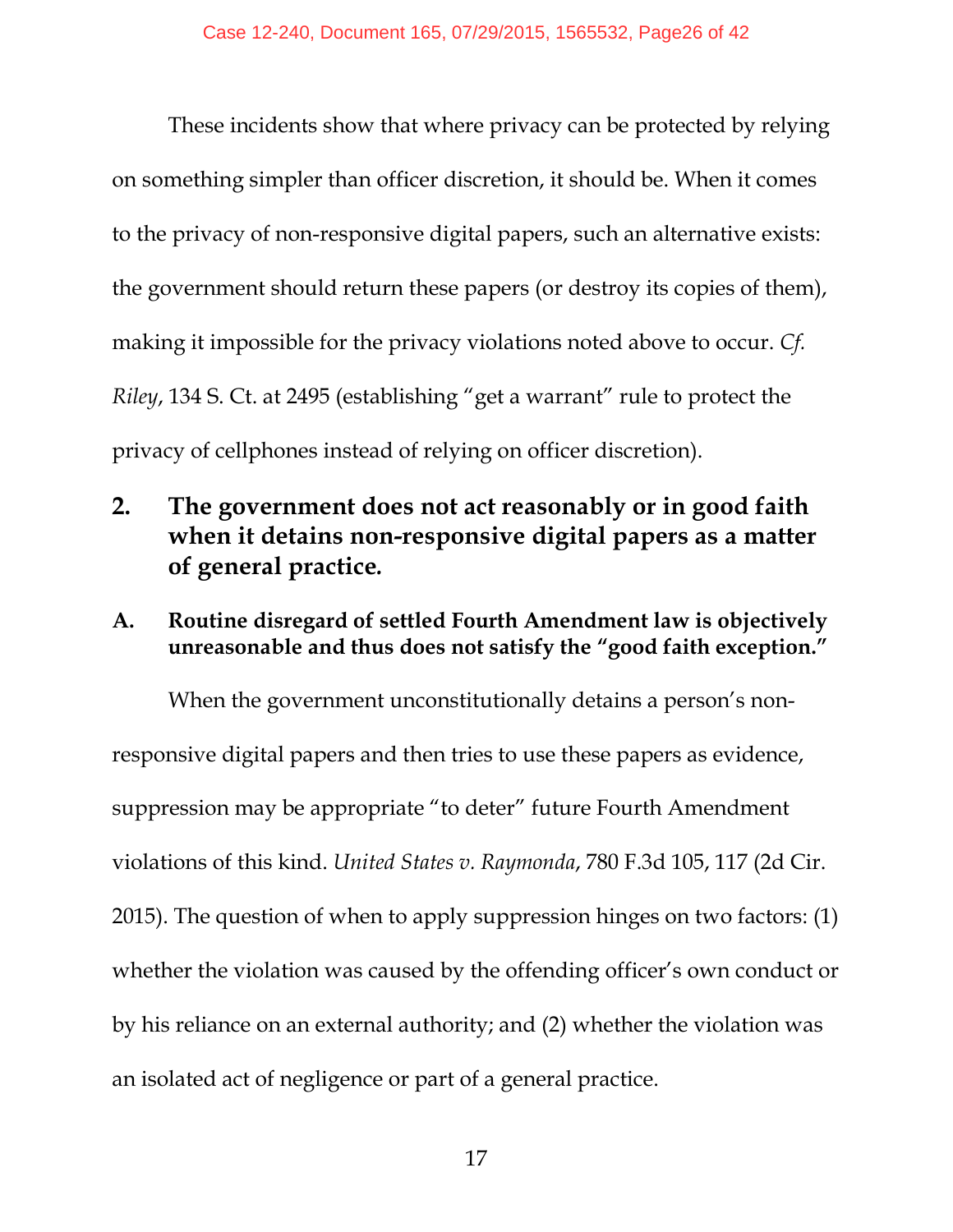The "officer's own conduct" factor rests on the Supreme Court's basic observations that "the exclusionary rule is designed to deter police misconduct, rather than to punish the errors of judges and magistrates" and "[p]enalizing the officer for [a] magistrate's error, rather than his own, cannot logically contribute to the deterrence of Fourth Amendment violations." *United States v. Leon*, 468 U.S. 897, 916, 921 (1984). The Court thus concluded in *Leon* that suppression was unnecessary where a Fourth Amendment violation was the result of a police officer's good-faith reliance on a warrant erroneously issued by a magistrate. *See id.* at 926.

The Supreme Court has since extended the "officer's own conduct" factor to reject suppression where a Fourth Amendment violation is the proximate result of clerical errors by court employees or police staff in another jurisdiction. *See Herring v. United States*, 129 S. Ct. 695, 704 (2009); *Arizona v. Evans*, 514 U.S. 1, 15–16 (1995). In making these extensions, the Court has also articulated the second main factor that governs suppression: the presence of "systemic errors" versus isolated acts*. Herring*, 129 S. Ct. at 704. Hence, in *Evans*, the Court rejected suppression where the clerical error was of a type that only occurred once every three to four years and was "immediately corrected" when discovered. 514 U.S. at 15–16.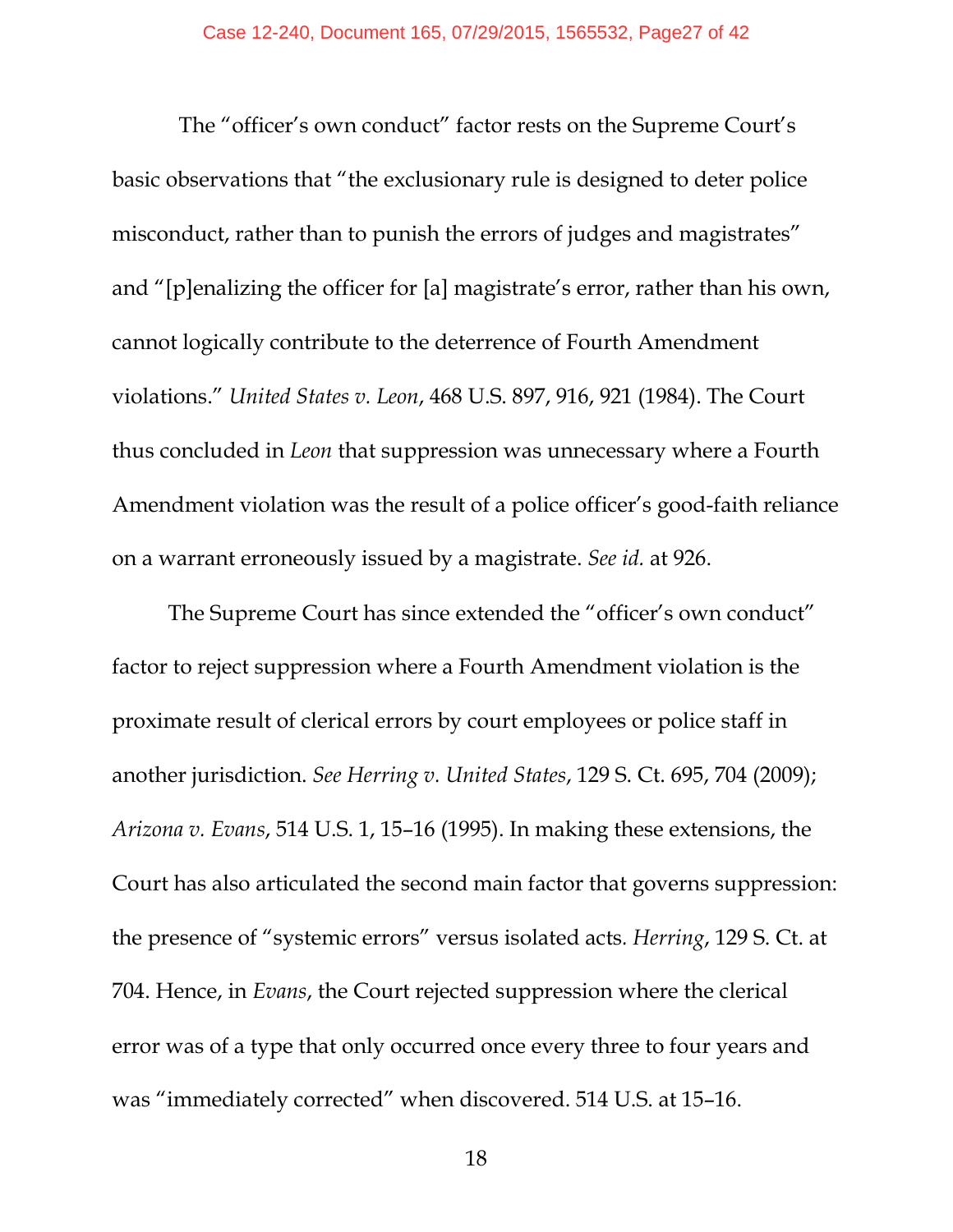By contrast, in *United States v. Edwards,* the Fourth Circuit held that suppression was "especially appropriate" to address a systemic pattern of highly invasive arrestee strip searches. 666 F.3d 877, 885–87 (4th Cir. 2011). The record showed in particular that "police officers [were] conduct[ing] searches inside the underwear of about 50 percent of arrestees, in the same general manner as the strip search performed on [the defendant]." *Id.* at 886. The Fourth Circuit thus concluded that deterring such police conduct fell "plainly within the purposes of the exclusionary rule." *Id.* 

What this ultimately means is that "[t]he reasonableness of a seizure depends … on what **the police in fact do**." *Rodriguez*, 135 S. Ct. at 1616 (emphasis added). And when the facts show that the police have detained a person's non-responsive digital papers indefinitely based on a general practice—rather than isolated negligence or reliance on some external authority—this Fourth Amendment violation requires suppression.

#### **B. Fourth Amendment law governing "papers" binds all seizures of papers, physical or digital.**

One additional circumstance in which the Supreme Court has rejected evidentiary suppression is "when the police conduct a search in objectively reasonable reliance on binding appellate precedent." *Davis v.* 

19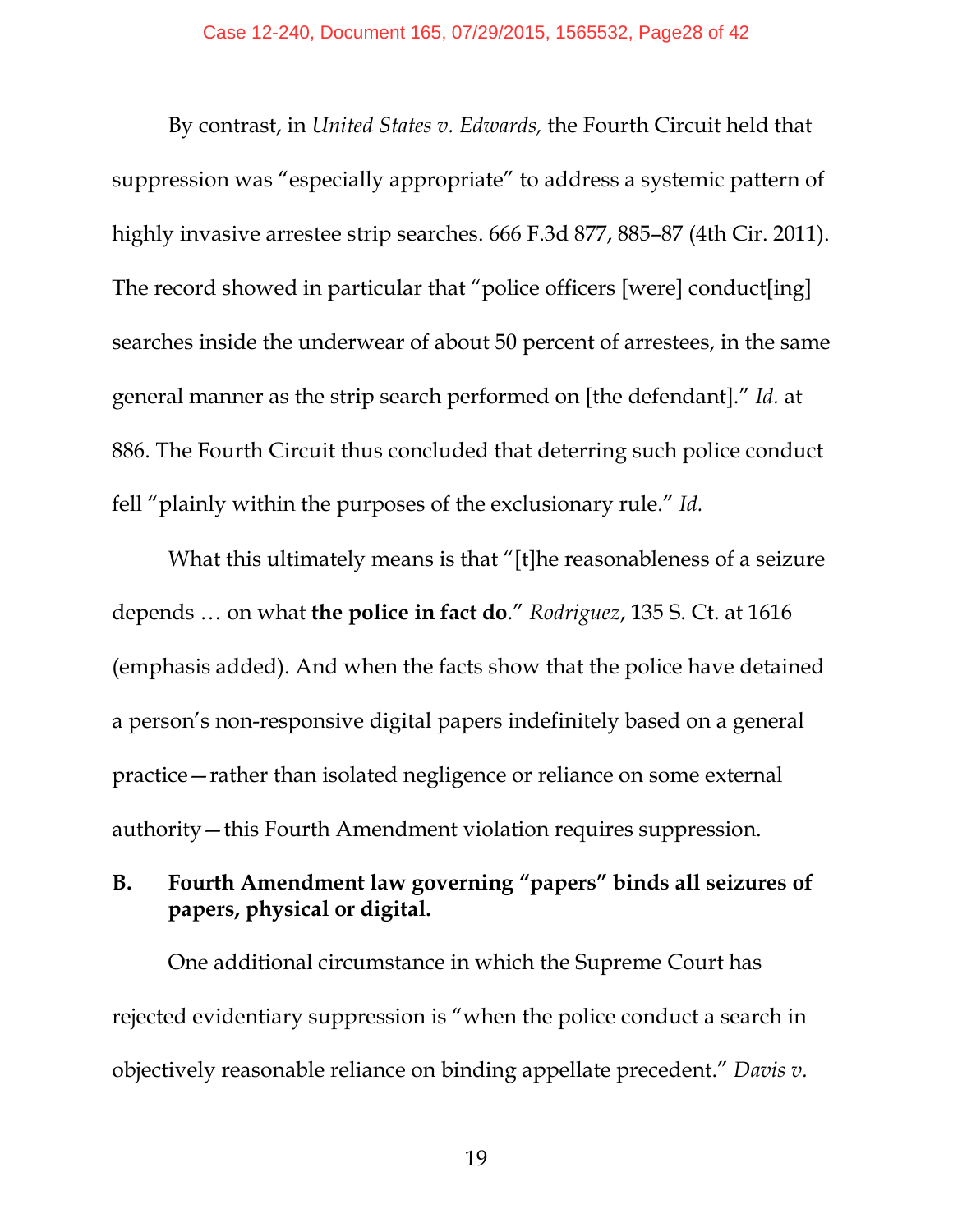*United States*, 131 S. Ct. 2419, 2434 (2011). This conclusion fits with the "officer's own conduct" factor described above. If an officer's conduct is being guided by binding law—rather than a self-adopted or self-serving police practice—then it is unfair to blame the officer for failing to anticipate that such binding law might later be overturned. *See id.*

The logical corollary of this rule is that where the police execute a search or seizure in disregard or defiance of settled Fourth Amendment law, suppression is merited. This means that in jurisdictions lacking explicit appellate precedent dealing with the detention of non-responsive **digital papers**, the government must still comply with binding Fourth Amendment precedents that cover **papers in general**. For example, under this Circuit's binding precedent, "when items outside the scope of a valid warrant are seized, the normal remedy is suppression and return of those items." *United States v. Matias*, 836 F.2d 744, 747 (2d Cir. 1988). *Matias* faced facts relating to the seizure of certain physical papers, but there is no reason why *Matias* would not apply **as a matter of law** to digital papers—a reality confirmed by the Supreme Court's seminal Fourth Amendment decisions in *Katz v. United States* and *United States v. Jones*.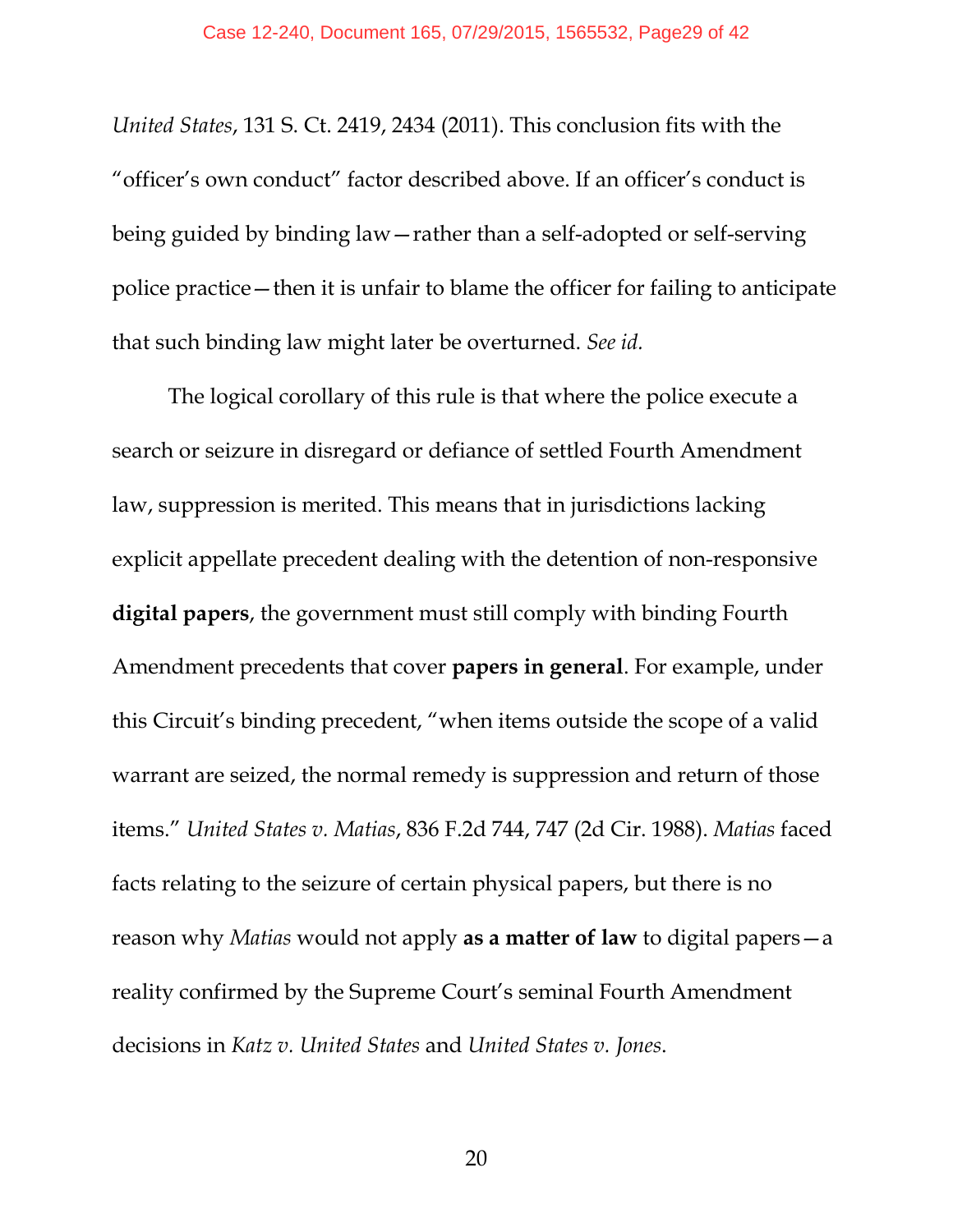Indeed, as the Court observed in *Katz,* the Fourth Amendment's protection of a "reasonable expectation of privacy" governs "not only the seizure of tangible items" but also intangibles like "the recording of oral statements." 389 U.S. 347, 353 (1967). And in *Jones*, the Court held that new technologies like GPS tracking devices do not displace the Court's pre-*Katz* Fourth Amendment jurisprudence protecting "houses, persons, papers, and effects" from trespassory searches and seizures. 132 S. Ct. 945, 949 (2012). On this score, the unlawful detention or copying of a person's papers constitutes a "trespass to chattels."<sup>9</sup> *See Harper & Row, Publishers, Inc. v. Nation Enters.*, 723 F.2d 195, 201 n.5 (2d Cir. 1983).

*Katz* and *Jones* thus demonstrate that digital papers fit readily within the ambit of general Fourth Amendment law. As such, there is abundant Fourth Amendment law to guide the government in how it handles copies or originals of these papers. For example, consider this Court's decision in *United States v. Riley,* in which this Court held that "a warrant authorizing seizure of records of criminal activity permits officers **to examine** many

 $\overline{9}$  Copying is a trespass to chattels because it impairs the "condition, quality, [and] value" of the owner's originals, as these originals no longer afford the owner exclusive possession of his papers. *CompuServe Inc. v. Cyber Promotions, Inc.*, 962 F. Supp. 1015, 1021 (S.D. Ohio 1997) (quoting Restatement (Second) of Torts § 218).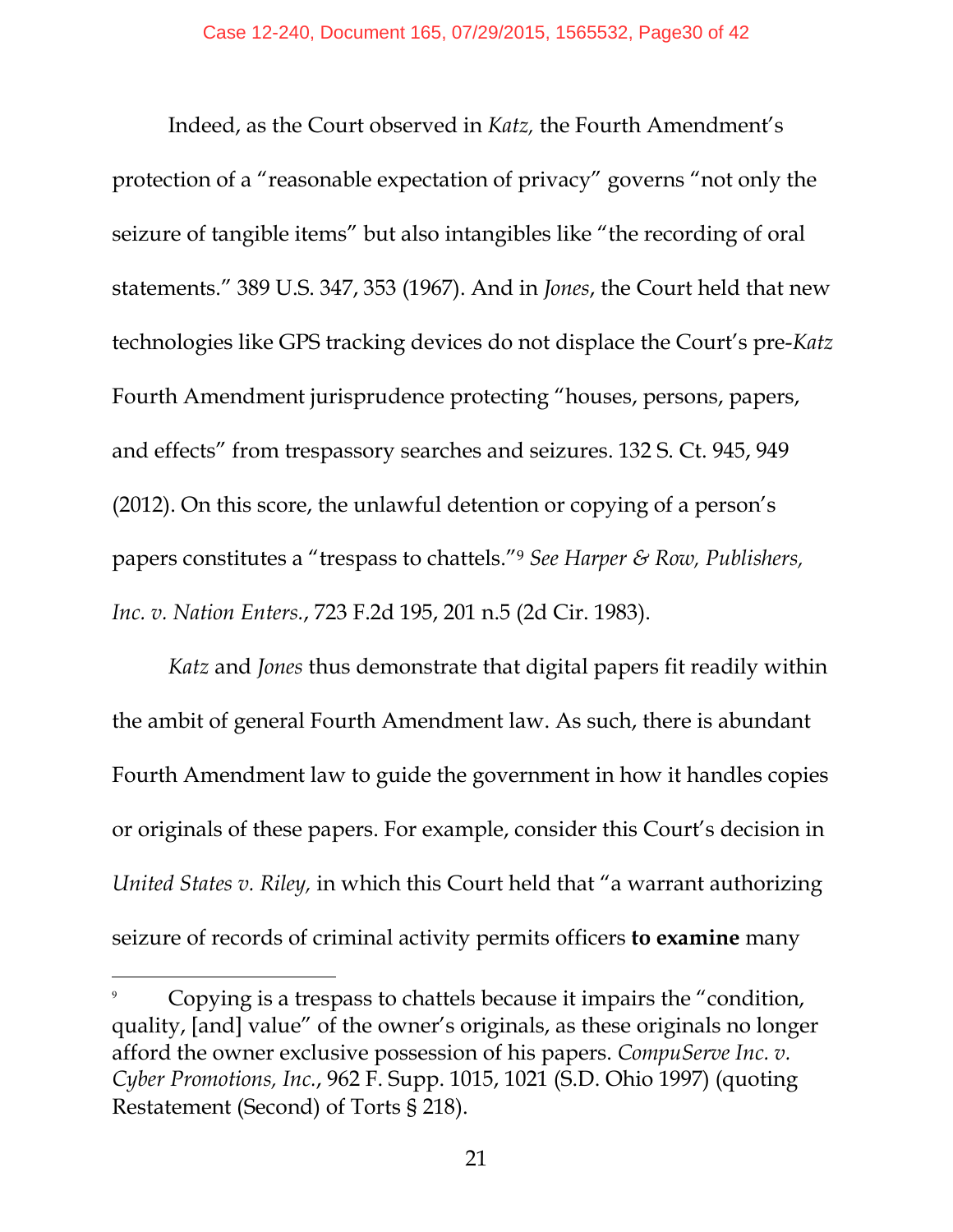papers in a suspect's possession **to determine** if they are within" the warrant's scope. 906 F.2d 841, 845 (2d Cir. 1990) (emphasis added). This principle necessarily implies that a warrant cannot authorize the seizure of suspect's papers (i.e., via removal or copying) once an officer **has examined** them and **has determined** that they do not fall within the warrant's scope. And so, guided by this principle, the Ninth Circuit in *United States v. Tamura,* condemned the government's "unconstitutional manner of executing [a] warrant" by seizing several volumes of paper documents and then keeping these volumes for "at least six months after locating the relevant documents." 694 F.2d 591, 597 (9th Cir. 1982).

The government thus has every reason to know that its continued detention of digital papers that are not responsive to a lawful warrant violates the Fourth Amendment. Certain aspects of Fourth Amendment law may, of course, merit reexamination in the digital age to ensure greater protection of personal privacy. *See, e.g.*, *Jones,* 132 S. Ct. at 957 (Sotomayor, J., concurring) (explaining why the Supreme Court should rethink the third-party disclosure doctrine in light of the digital age). But the basic rule that the government must return "items outside the scope of a valid warrant" is not one of these principles. *Matias*, 836 F.2d at 747.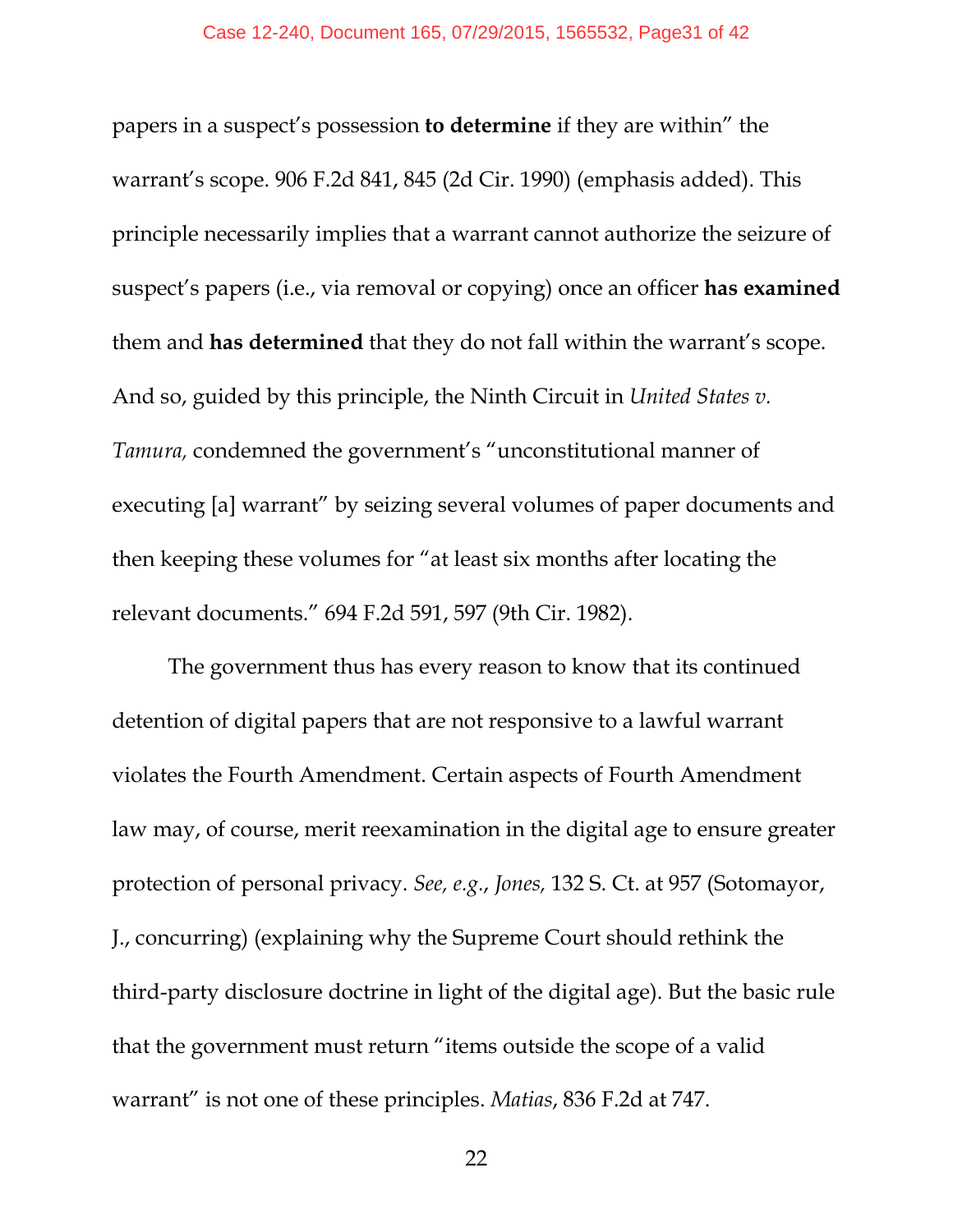## **3. The panel majority correctly held that the government's detention of Ganias's non-responsive digital papers was an inexcusable violation of the Fourth Amendment.**

In the present case, a three-judge panel of this Court held that the government violated the Fourth Amendment by indefinitely detaining copies of a defendant's digital papers that were not responsive to a lawful warrant. *Ganias,* 755 F.3d at 137–40; *see id.* at 141 (Hall, J., concurring in part). But the panel split on whether evidence derived from this violation should be suppressed, with the panel majority favoring suppression. *See id.*  at 140– 41 (majority op.); *id.* at 141–42 (Hall, J., dissenting in part).

In rehearing this case *en banc*, this Court should endorse the panel majority's holding on both the violation and suppression issues. At the same time, Amicus respectfully submits there are several aspects of the panel majority's holding that merit further consideration.

#### **A. The government violated the Fourth Amendment by detaining Ganias's non-responsive digital papers after classifying them to be non-responsive.**

The panel correctly held that the government violated the Fourth Amendment in this case. *See* 755 F.3d at 137–40; *see id.* at 141 (Hall, J., concurring in part). The government's original warrant to seize certain limited corporate financial records from Ganias's computers did not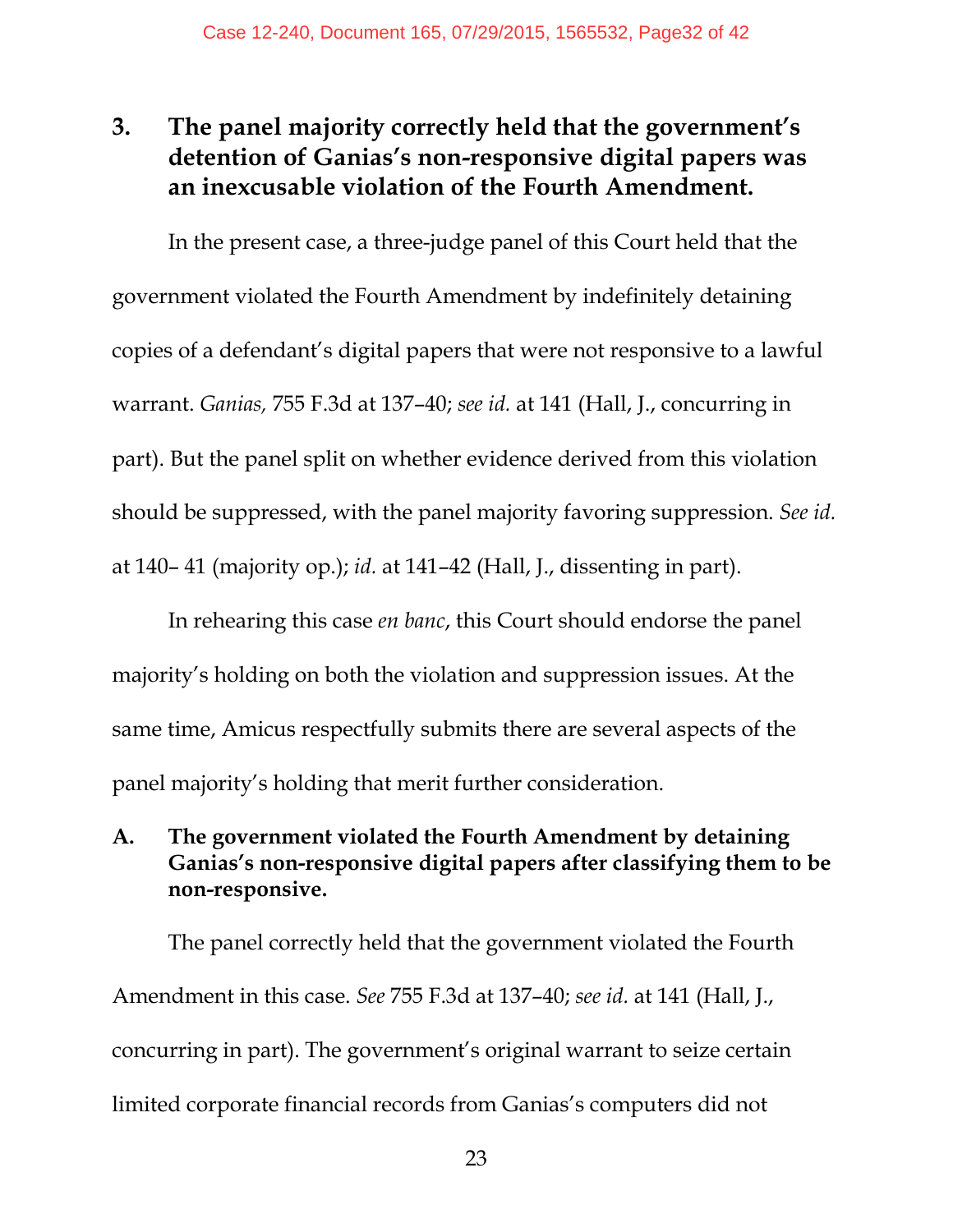authorize the seizure of any other digital papers. *See id* at 128. Ganias thus had every right to exclusive possession of these non-responsive papers, and the government had no authority to keep copies of these papers once it had taken the documents it was entitled to seize. *See supra* Parts I.A, I.B.

The panel's Fourth Amendment analysis leaves an open question, however, that this Court should address in its *en banc* opinion. The panel's analysis implies that what was truly problematic about the government's detention of Ganias's non-responsive digital papers in this case was the fact that this detention lasted over two-and-a-half years—an "unreasonable amount of time," in the panel's view. 755 F.3d at 137. But this raises the question: Is there some "reasonable amount of time" that the government may detain a person's papers for, even though it has already decided these papers are non-responsive to a lawful warrant? In other words, if two-andhalf-years is too long, what about a year? Six months? Four weeks?

 Thankfully, the Supreme Court's recent decision in *Rodriguez* (as noted in Part I.B) furnishes a bright-line answer: the police may detain persons or property for only that time period which is necessary to effectuate a lawful task. *See Rodriguez,* 135 S. Ct. at 1615. Here, that time period was 13 months, which is how long it took for the government to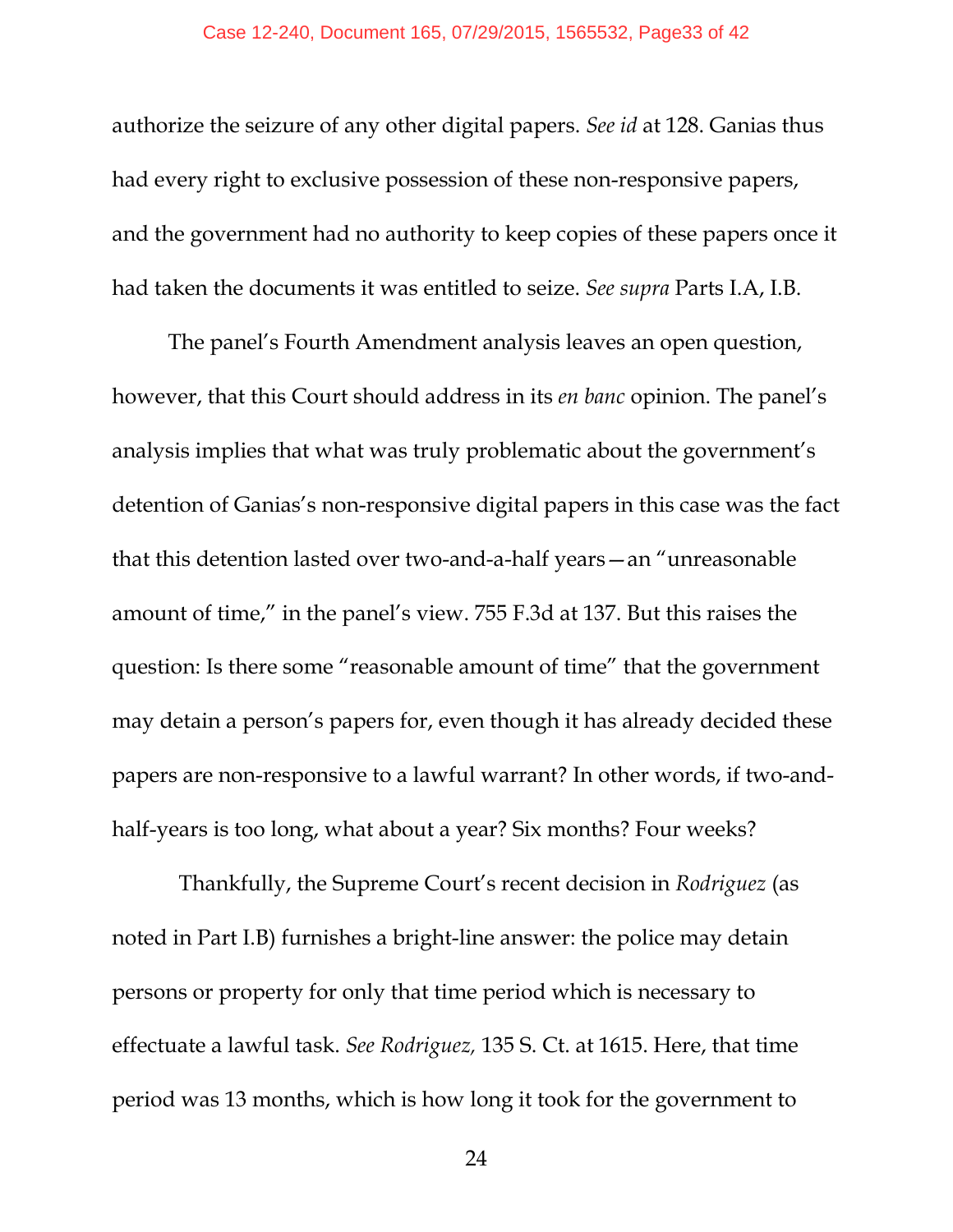locate and extract the responsive digital papers on Ganias's hard drives. 755 F.3d at 129. After that, the government was obliged to return Ganias's non-responsive papers. *See Matias*, 836 F.2d at 747. This Court should thus endorse the panel's Fourth Amendment analysis while further clarifying that the detention of Ganias's non-responsive digital papers was unlawful for **any** time period beyond the 13 months that it took the government in fact to "complete [its] mission." *Rodriguez*, 135 S. Ct. 1616.

#### **B. The government detained Ganias's non-responsive digital papers as a matter of general practice, making the good-faith exception inapplicable.**

The panel majority correctly held that the government's violation of the Fourth Amendment in this case required evidentiary suppression. *See*  755 F.3d at 140. The government kept Ganias's non-responsive digital papers long after it had determined that these papers were non-responsive, and it did so as a matter of course. *See id* at 128–29. As the agents who were responsible for the unlawful detention of Ganias's digital papers testified, they "routinely" avoided deleting non-responsive papers because "[y]ou never know what data you may need in the future." *Id.* at 129.

Given these realities, application of suppression was "especially appropriate" in this case because the Fourth Amendment violation at issue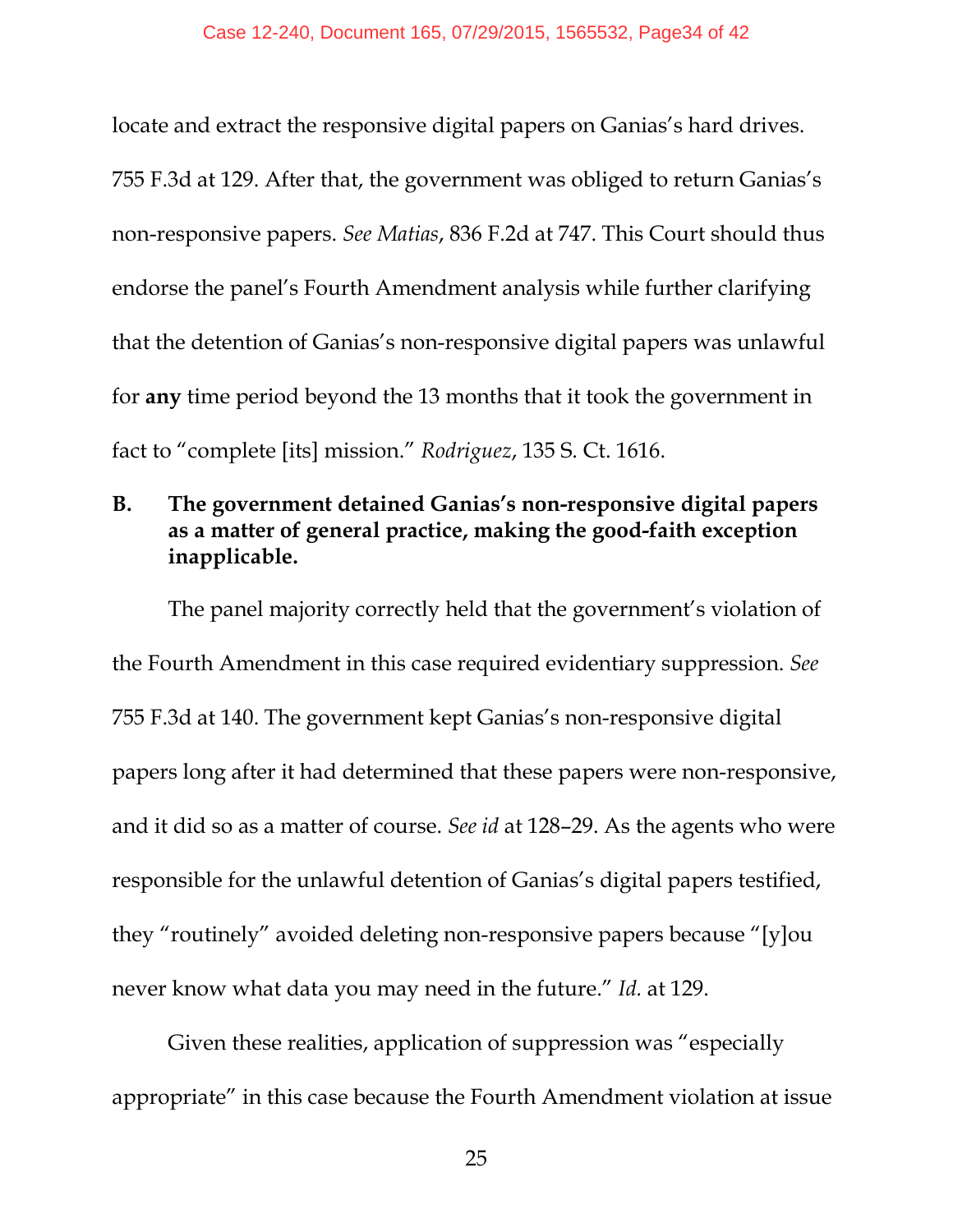was a direct result of the government's own routine practice—versus being the result of an isolated mistake or reliance on some external authority. *Edwards*, 666 F.3d at 886; *see also supra* Part II.A. But the panel majority did not rest its suppression analysis on this point. Instead, the panel majority emphasized its belief that "the agents here did not act good faith" insofar as these agents initially acknowledged that Ganias was entitled to the return of his non-responsive digital papers. *Id.* at 140.

Rejecting this conclusion, Judge Hall dissented, finding no bad faith in the government's detention of Ganias's non-responsive digital papers for over two years. *See id.* at 141. Judge Hall rested this conclusion largely on the following point: "[T]here was little caselaw either at the time of the search or in the following years to indicate that the Government could not hold onto the non-responsive material in the way it did." *Id.* at 142.

This reasoning should be rejected by the Court, for it encourages the police to treat digital papers as exempt from settled Fourth Amendment law. But the Fourth Amendment protects all "papers," regardless of their form. *See supra* Part I.B, II.B. This means that the government must, when possible, try to apply the lessons of settled Fourth Amendment law for physical papers to digital papers. Under this body of law, the detention of a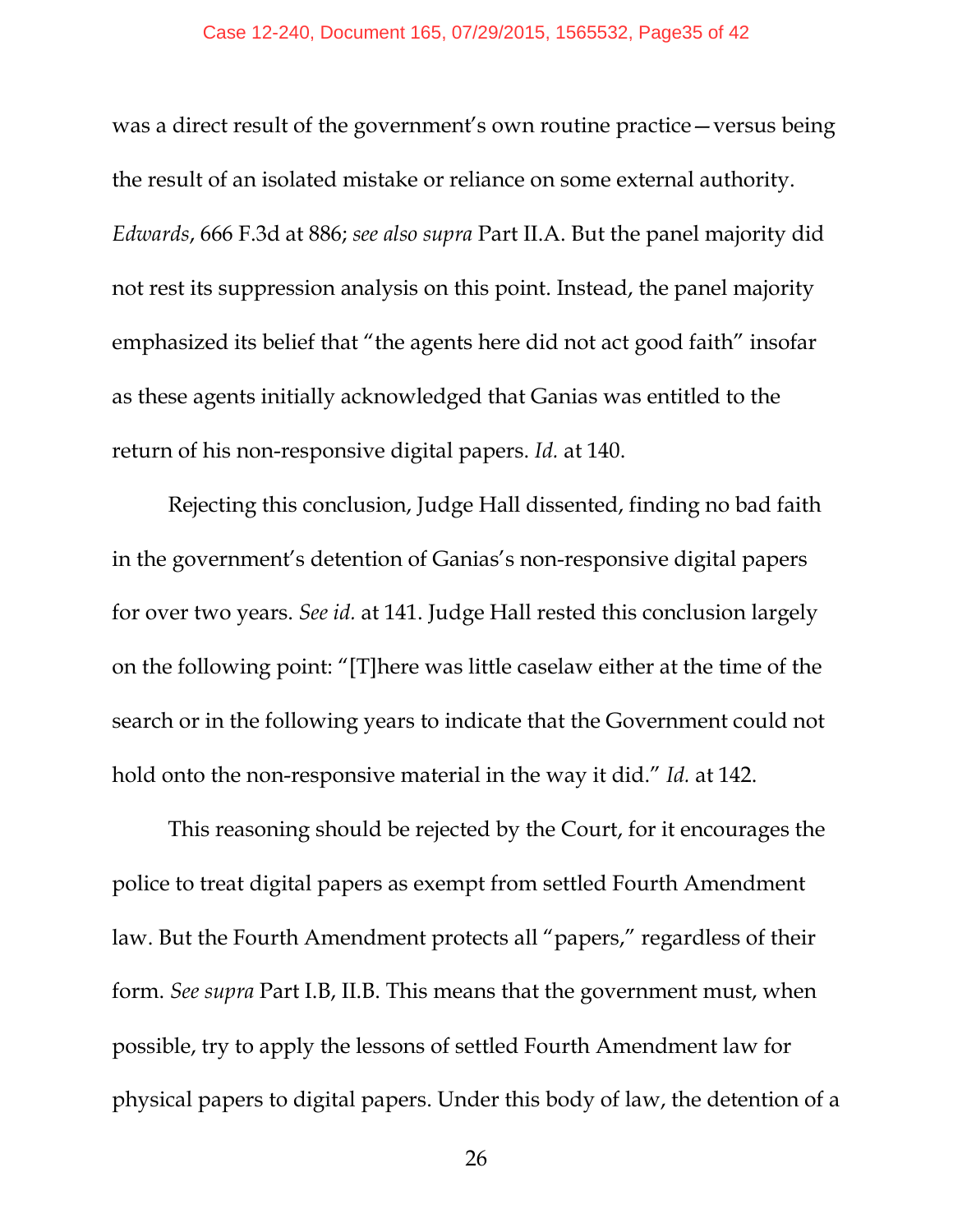person's papers "after locating the relevant documents" is clearly "unconstitutional," *Tamura*, 694 F.2d at 597, and "the normal remedy is suppression and return of those items." *Matias*, 836 F.2d at 747.

With that in mind, this Court should also pivot away from the subjective "bad faith" thrust of the panel majority's suppression analysis. This is because "[t]he pertinent analysis of deterrence and culpability is objective, not an 'inquiry into the subjective awareness of arresting officers.'"*Herring*, 129 S. Ct. at 703. Suppression is therefore proper in this case not because of the subjective mental state of the officers who detained Ganias's papers but because of **the general police practice** guiding them. *See supra* Part II.A. The government was "routinely" keeping the nonresponsive digital papers that it seized from suspects like Ganias in order to take future advantage of them. 755 F.3d at 129. This is just the kind of "systemic error[]" which suppression is meant to address. *Herring*, 129 S. Ct. at 704. This Court should accordingly highlight this reality.

#### **C. The government could not cleanse its detention of Ganias's nonresponsive digital papers by getting a warrant to search them.**

The panel majority also correctly rejected the government's argument that no Fourth Amendment violation occurred in this case because the

27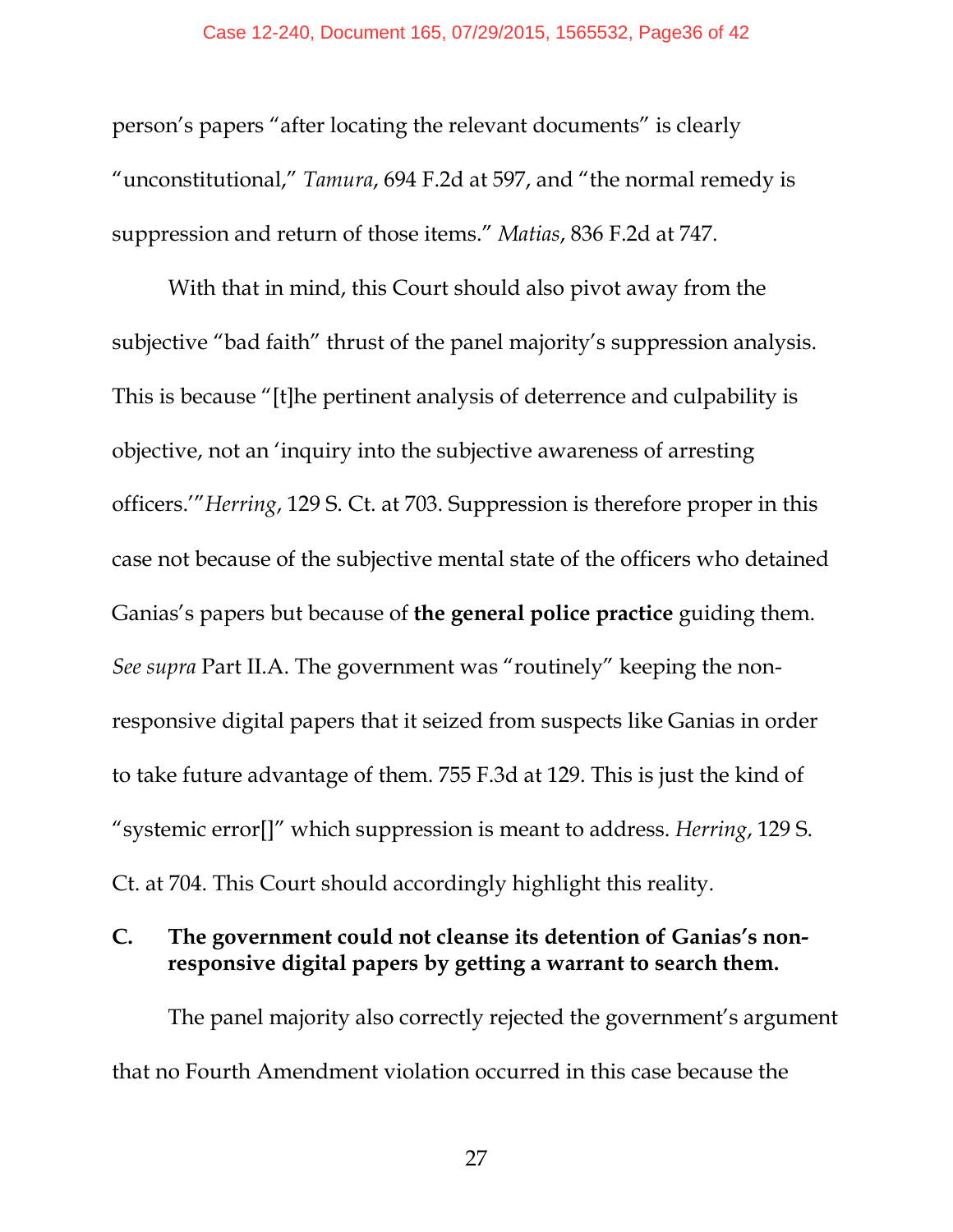government later got a new warrant to search Ganias's non-responsive digital papers. *See* 755 F.3d at 138. The panel reached this conclusion by relying upon the analogous Fourth Amendment case of *Silverthorne Lumber Co. v. United States,* in which the Supreme Court held that the government could not wrongfully seize private papers, copy them, and then try to use the copies as evidence in court. *See* 251 U.S. at 391–92.

 While the panel majority's reasoning here is sound, it does leave unaddressed a significant point raised by Judge Hall in dissent: that "the Government scrupulously avoided reviewing files that it was not entitled to review before obtaining [a later] search warrant." 755 F.3d at 142. The panel majority's reasoning also elides the government's main point in its request for panel rehearing: that suppression is improper because it was the magistrate who erred in granting the government a new warrant to search Ganias's non-responsive digital papers. (*See* Gov't Pet. 7–9.)

 This Court should reject the preceding points for the same basic reason: enabling the government to use the warrant process to cleanse its improper detention of a person's non-responsive digital papers subverts the crucial role of the magistrate under the Fourth Amendment. This role is "to hold the balance steady between the protection of individual privacy

28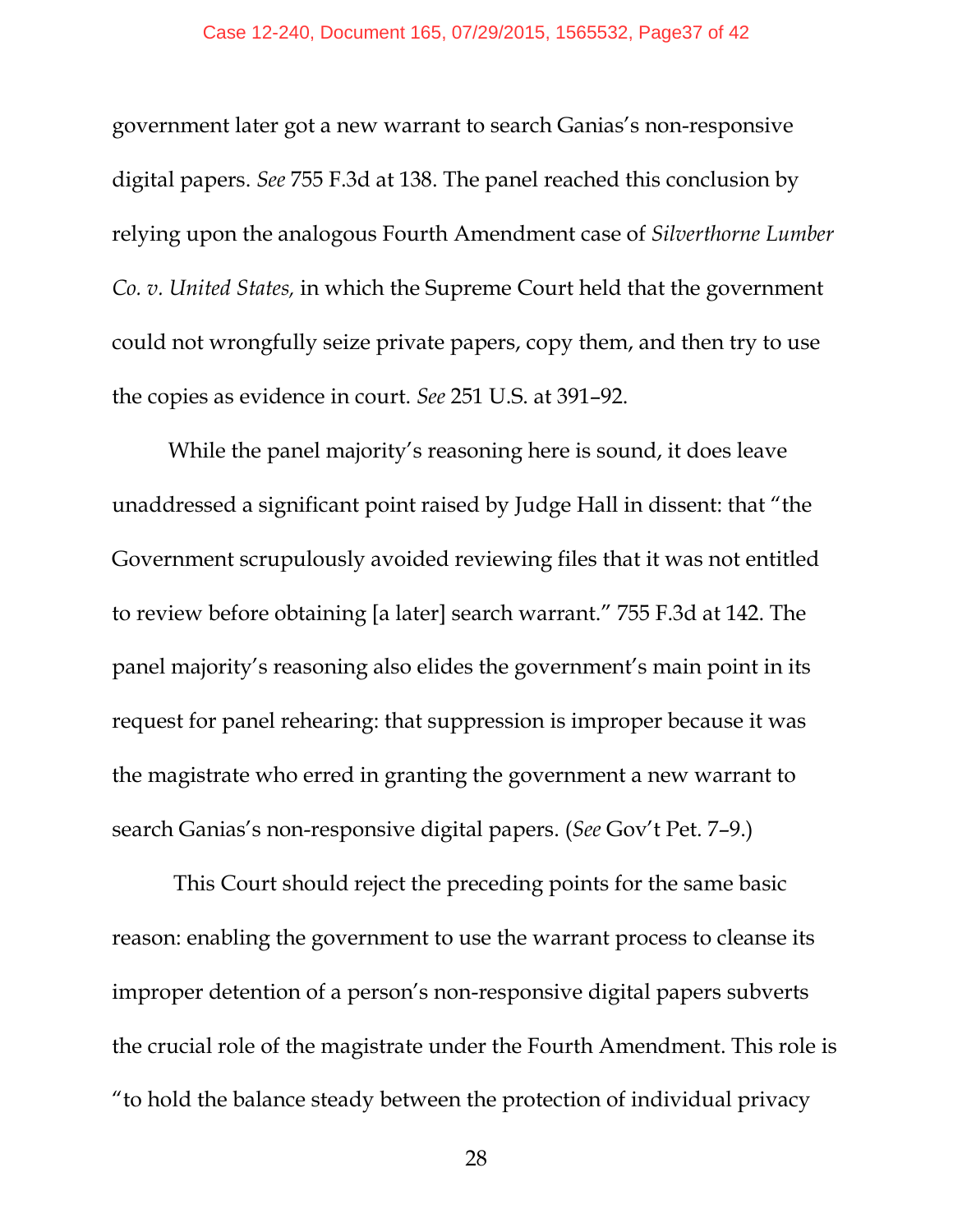on the one hand and the public need to recover evidence of wrongdoing on the other." *United States v. Travisano*, 724 F.2d 341, 345 (2d Cir. 1983).

With this in mind, while the dissent emphasizes that the government never peeked at Ganias's non-responsive papers before getting a warrant to do so, the Court must also consider "what may be" in applying the Fourth Amendment. *Weems v. United States*, 217 U.S. 349, 373 (1910). This means recognizing that a magistrate must "satisfy himself as to the adequacy and reliability of the facts set forth in the application before him." *Travisano*, 724 F.2d at 345. It also means recognizing how this crucial task is frustrated when the government is told that it may cleanse its unlawful detention of a person's digital papers through a warrant application.

This is because the magistrate cannot know with any real certainty whether the government's warrant application is tainted by an improper peek or not. If the government did peek, the application will not likely say so—even though the application itself may entirely be the product of what the government learned by peeking. By contrast, when the government applies for a warrant to search papers that are not already in its custody, the magistrate can be fairly certain that she is not granting a warrant to search papers that, in fact, have already been searched.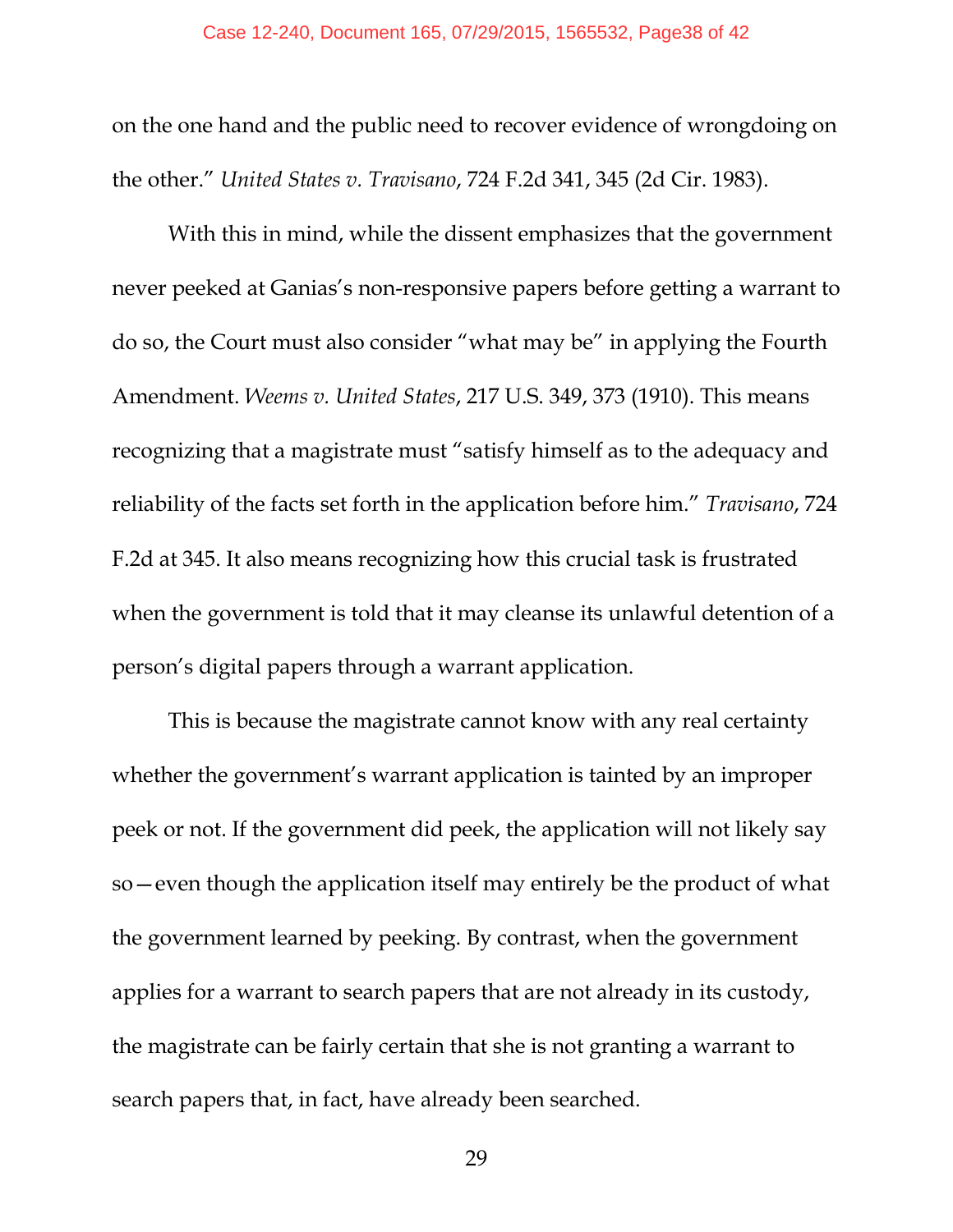This analysis, in turn, discredits the government's argument that suppression is improper in this case because the government relied in good faith on a new warrant to search Ganias's non-responsive digital papers. The government emphasizes that its 2006 warrant application "made clear to the magistrate judge that the … [papers] to be searched were those retained by the government after the November 2003 seizure." (Gov't Pet. 9.) But what the 2006 application (*see* J.A. 457–72) did not make clear to the magistrate is that the papers to be searched were ones the police no longer had any right to detain, having already extracted the relevant digital papers by December 2004. 755 F.3d at 129; *see supra* Part I.C.

This ultimately is why the government's later application for a search warrant here cannot cleanse its unlawful detention of Ganias's digital papers. Presuming the magistrate in this case erred in granting the government's 2006 warrant application, this error was entirely of the government's own making. The government made no effort in its 2006 warrant application to provide the facts that would have enabled the magistrate to avoid this error. Now, "to hold the balance steady," this Court should order suppression to ensure the government does not omit such facts in the future. *Travisano*, 724 F.2d at 345.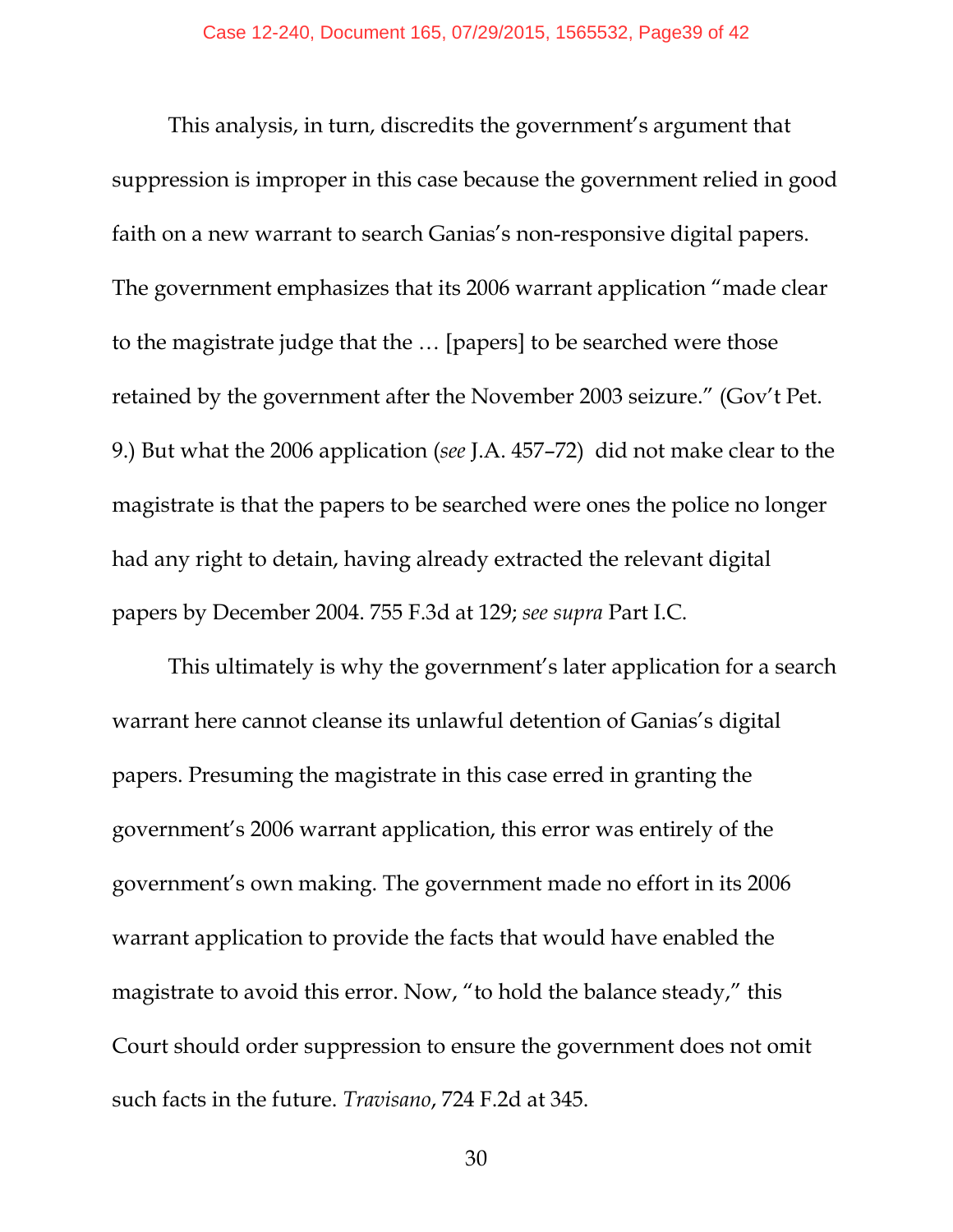## **Conclusion**

Eighty-seven years ago, Justice Brandeis warned that the day might come when the government "without removing papers from secret drawers" would nevertheless be able to "reproduce them in court." *Olmstead*, 277 U.S. at 474 (Brandeis J., dissenting). That day has arrived. The government now has the power to make and keep perfect copies of every digital paper created by Americans in their homes or offices. The Fourth Amendment's protection of "papers," in turn, is meant to ensure that such power is not abused. This Court should accordingly hold that: (1) the detention of a person's digital papers beyond the time necessary to determine their responsiveness to a lawful warrant is unconstitutional; and (2) where the government has engaged in such detention as a matter of general practice, evidentiary suppression is required.

Dated: July 29, 2015 s/ *Mahesha P. Subbaraman* 

Mahesha Subbaraman SUBBARAMAN PLLC 222 S. 9th Street, Suite 1600 Minneapolis, MN 55402 (612) 315-9210 mps@subblaw.com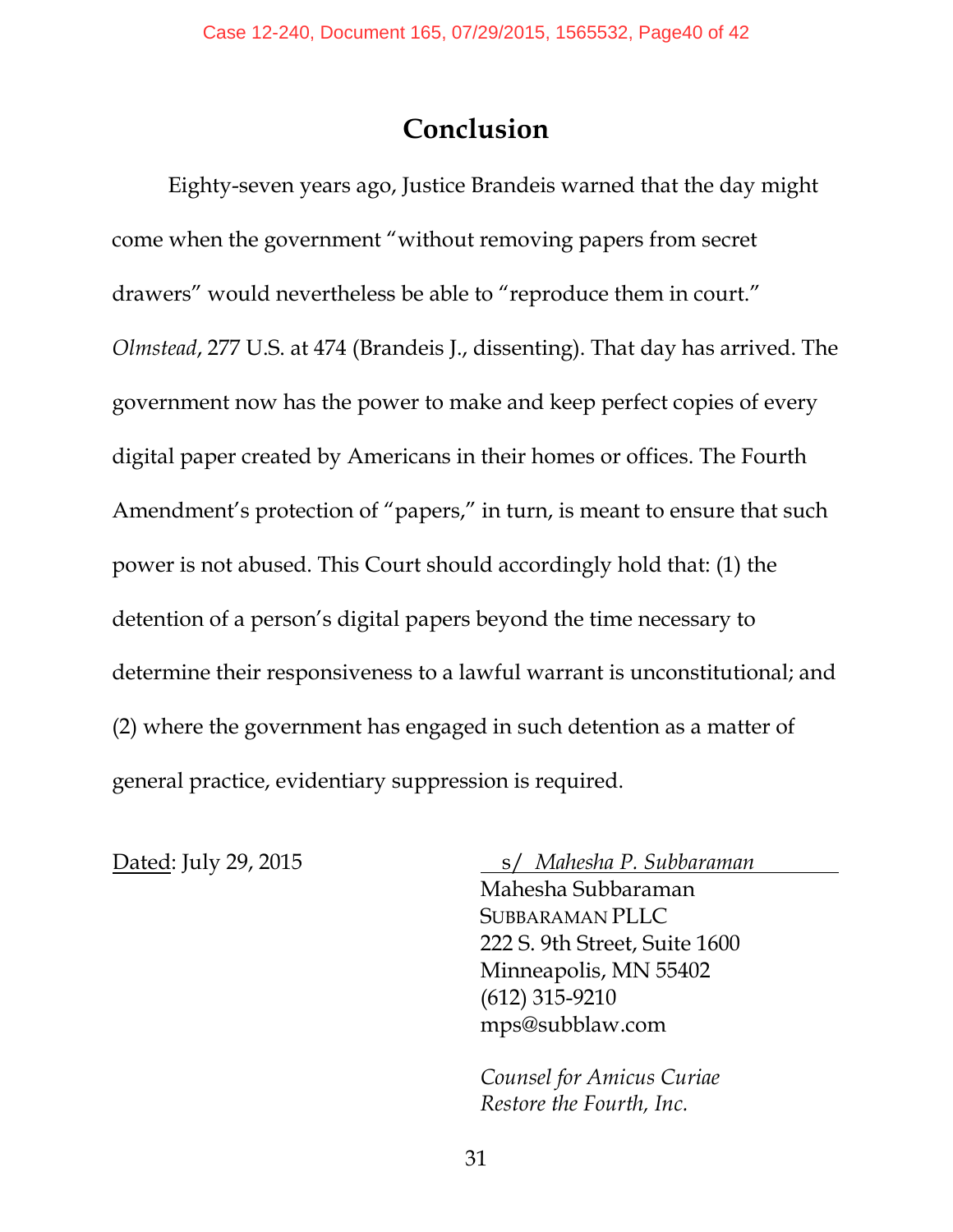## **Certificate of Compliance**

The undersigned certifies under Federal Rule of Appellate Procedure  $32(a)(7)(C)$  that this brief complies with all the applicable type-volume limitations, typeface requirements, and type-style requirements set forth under Rule 32(a). This brief was prepared using a proportionally spaced font (Book Antiqua). Exclusive of portions exempted by Federal Rule of Appellate Procedure 32(a)(7)(B)(III), this brief contains 6,677 words, according to the word-count function of the word processor (Microsoft Word 2010) that was used to prepare this brief.

Dated: July 29, 2015 s/ *Mahesha P. Subbaraman* 

Mahesha Subbaraman SUBBARAMAN PLLC 222 S. 9th Street, Suite 1600 Minneapolis, MN 55402 (612) 315-9210 mps@subblaw.com